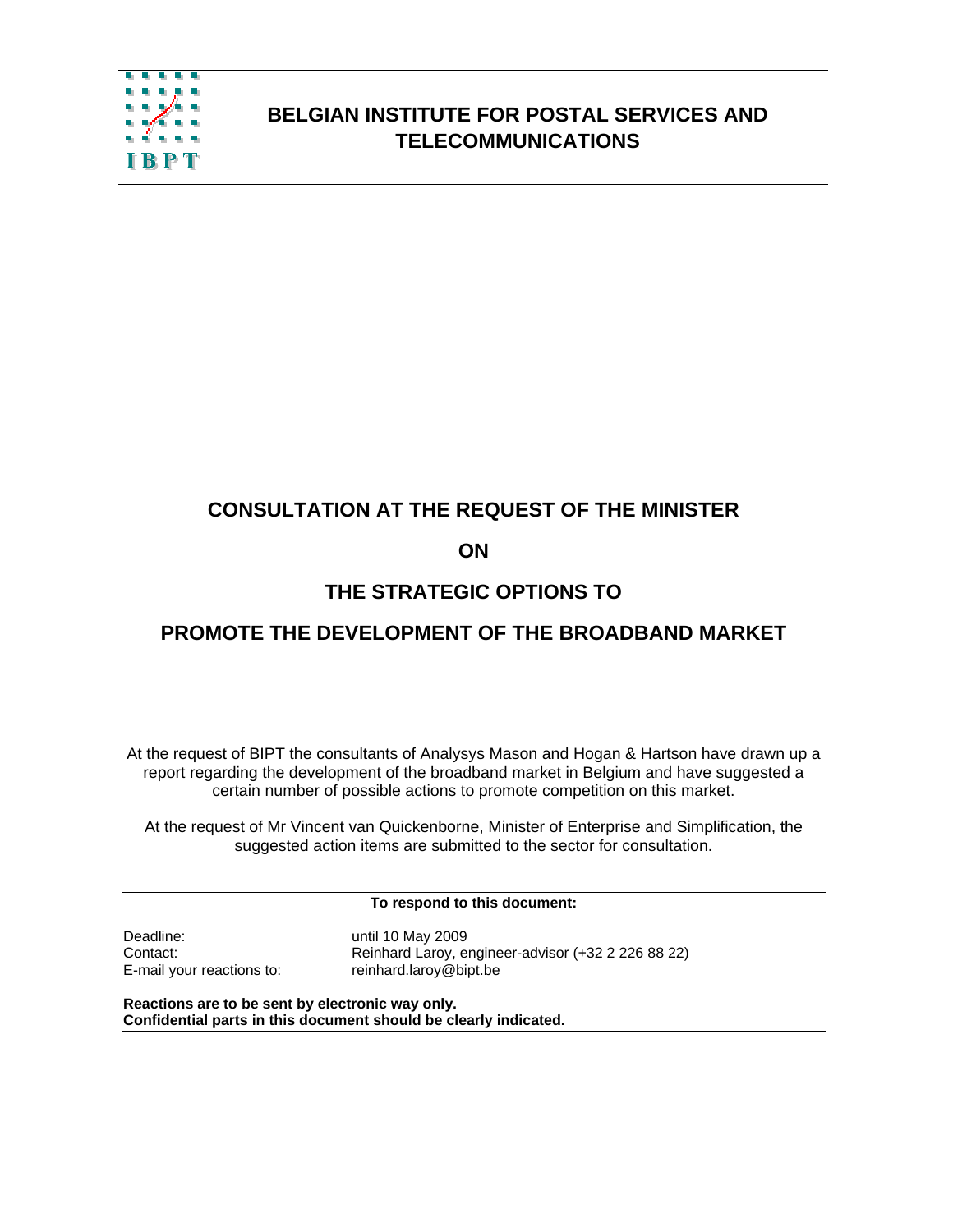## **Report for BIPT**

Promoting the development of the broadband market in Belgium

*April 2009 Ref: 13725-35* 

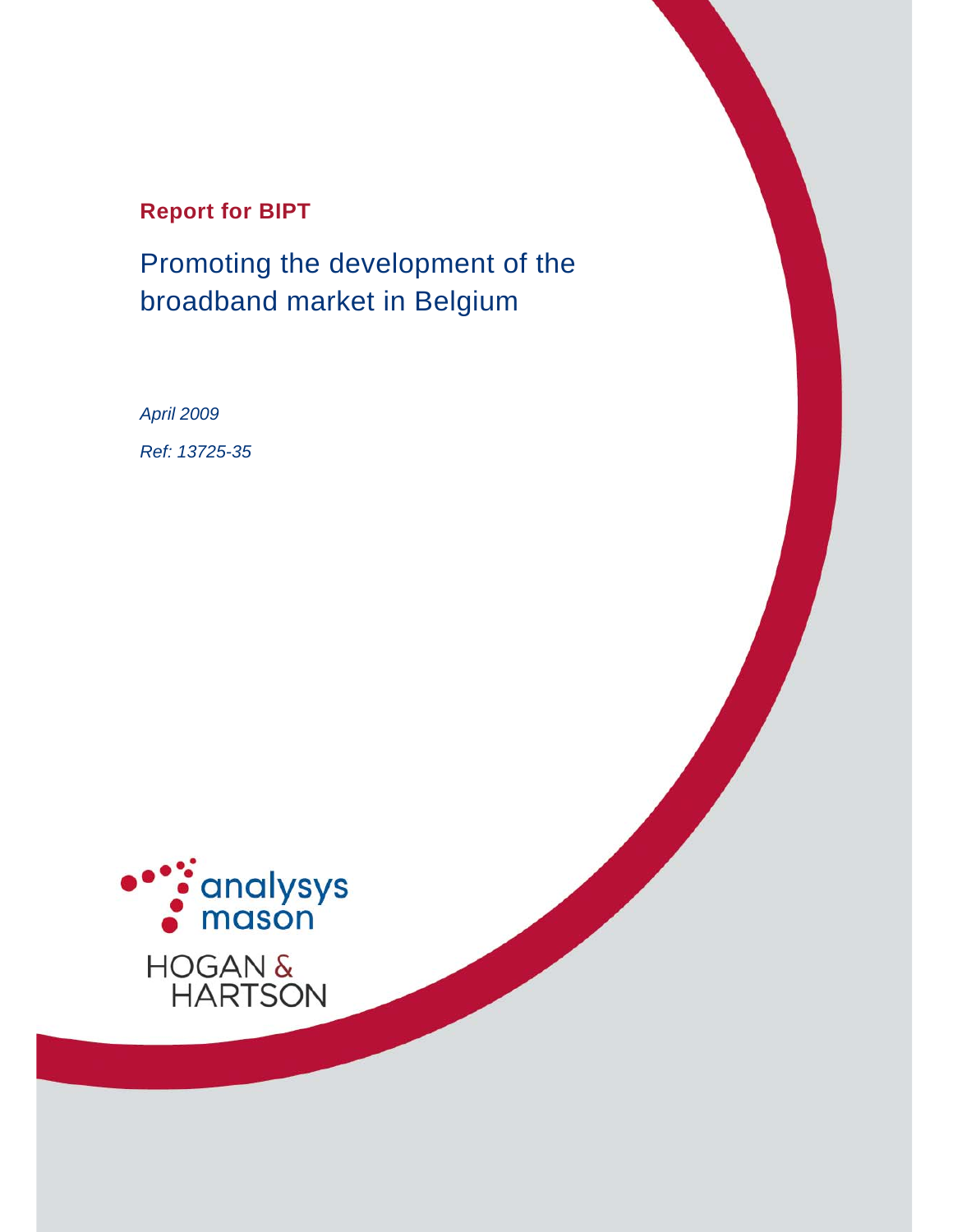# **Contents**

| 1                       | <b>Executive summary</b>                                                               | $\mathbf{1}$   |
|-------------------------|----------------------------------------------------------------------------------------|----------------|
| $\boldsymbol{2}$        | <b>Introduction</b>                                                                    | 3              |
| 2.1                     | Impact of broadband on the economy                                                     | 3              |
| 2.2                     | Structure of the document                                                              | 4              |
| $\overline{\mathbf{3}}$ | Status of broadband retail and wholesale markets in Belgium                            | 5              |
| 3.1                     | Lines and penetration                                                                  | 5              |
| 3.2                     | Market players and positioning                                                         | $\overline{7}$ |
| 3.3                     | Retail prices                                                                          | 10             |
| 3.4                     | Trend towards multiple-play                                                            | 14             |
| 4                       | Issues identified in the broadband market                                              | 18             |
| 4.1                     | Issues in the retail broadband market                                                  | 18             |
| 4.2                     | Issues in the wholesale broadband market                                               | 18             |
| 4.3                     | Other related issues                                                                   | 19             |
| 5                       | Actions to promote the development of the broadband market                             | 21             |
| 5.1                     | Areas of intervention                                                                  | 21             |
| 5.2                     | Suggested actions for each area of intervention                                        | 21             |
| 5.3                     | Analysis of the relative impact and implementation difficulty of our suggested actions | 34             |



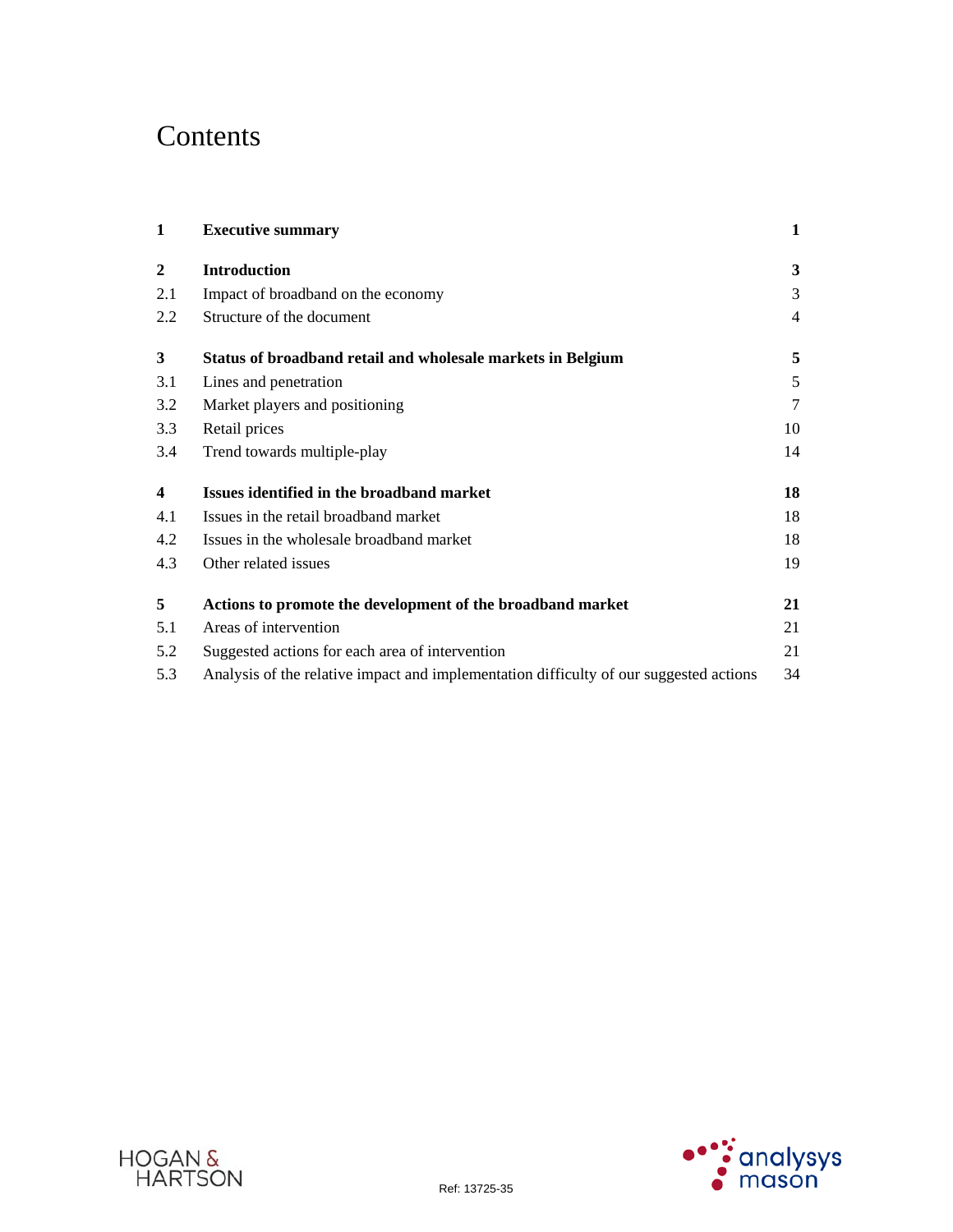Confidentiality Notice: This document and the information contained herein are strictly private and confidential, and are solely for the use of BIPT

Copyright © 2009. The information contained herein is the property of Analysys Mason Limited and is provided on condition that it will not be reproduced, copied, lent or disclosed, directly or indirectly, nor used for any purpose other than that for which it was specifically furnished.

Analysys Mason Limited 66 avenue des Champs Elysées 75008 Paris France Tel: +33 (0)1 72 71 96 96 Fax: +33 (0)1 72 71 96 97 paris@analysysmason.com www.analysysmason.com



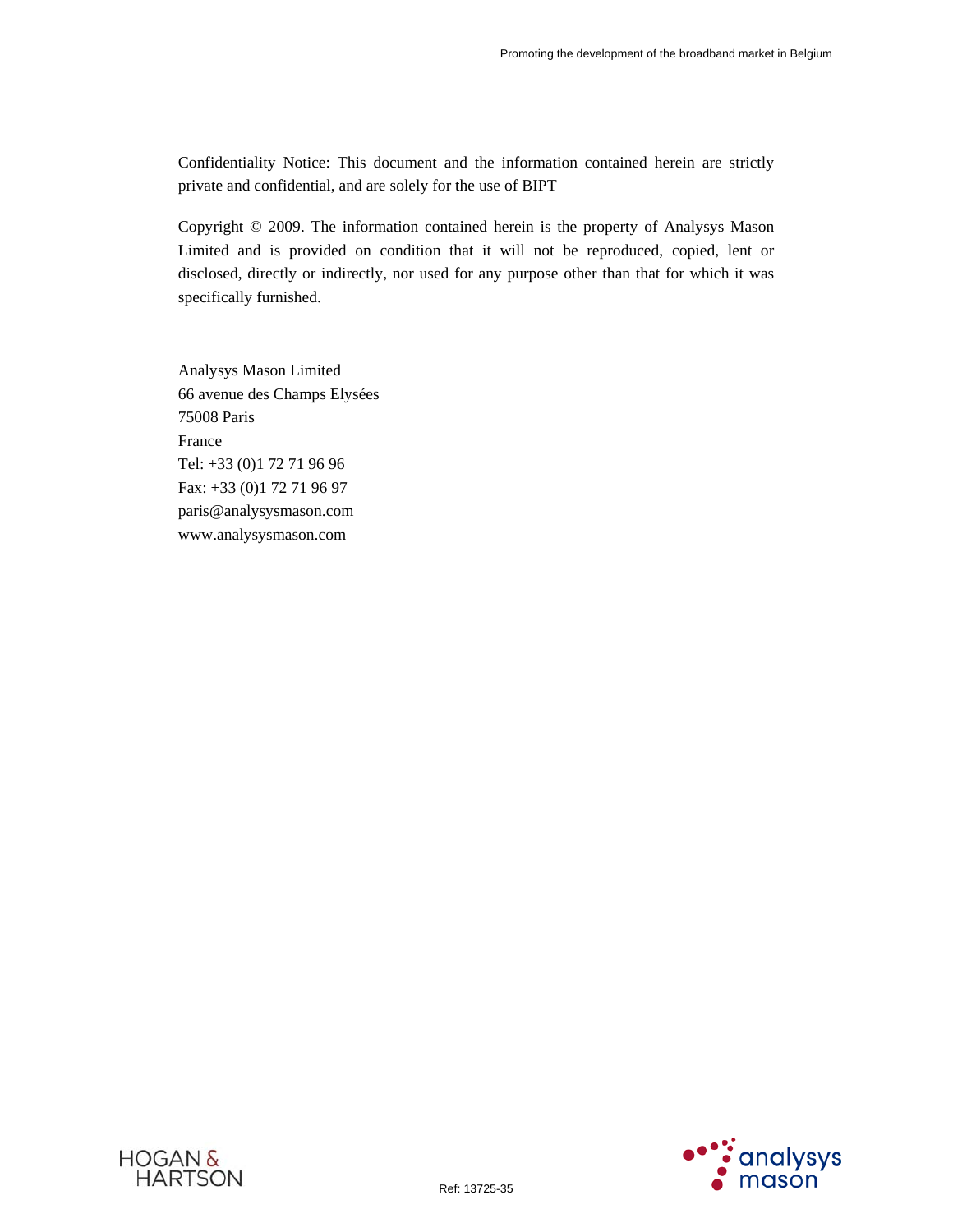## 1 Executive summary

BIPT has commissioned telecoms consultancy Analysys Mason, in collaboration with international law firm Hogan&Hartson, to provide an opinion on the status of the broadband market in Belgium and suggest means of promoting its development.

Our assessment of Belgium's broadband market shows that market growth is slowing down and that competitive intensity, market dynamics and pricing levels are not satisfactory.

We have identified a series of key issues at retail, wholesale and other levels that hamper the development of the broadband market. Based on this, we have then examined the main areas of intervention, which we have broken down into suggested practical actions. These actions aim to address each of the key issues and drive the development of broadband in order to benefit consumers and the economy as a whole.

| Key issues                                                                                                                                              | Areas of intervention                                                                                                                                       | <b>Practical actions</b>                                                                                                                                                                                         |
|---------------------------------------------------------------------------------------------------------------------------------------------------------|-------------------------------------------------------------------------------------------------------------------------------------------------------------|------------------------------------------------------------------------------------------------------------------------------------------------------------------------------------------------------------------|
| - Slowdown in broadband<br>penetration growth                                                                                                           | 1 - Stimulate demand for<br>retail broadband Internet                                                                                                       | 1a - Promote an increase in PC<br>penetration rate                                                                                                                                                               |
|                                                                                                                                                         | access                                                                                                                                                      | 1b - Address the lack of interest for<br>Internet from certain categories of<br>population                                                                                                                       |
| - Concentrated market leading to<br>lack of competitive intensity                                                                                       | 2 - Encourage market entry<br>of new players / strengthen<br>existing alternative<br>operators in order to<br>increase competition and<br>drive prices down | 2a - Encourage consolidation of cable<br>networks in Wallonia                                                                                                                                                    |
| - High retail prices                                                                                                                                    |                                                                                                                                                             | 2b - Educate consumers about their real<br>needs in terms of broadband services                                                                                                                                  |
|                                                                                                                                                         |                                                                                                                                                             | 2c - Provide free migration within<br>operator's retail broadband portfolio,<br>when the operator changes the<br>characteristics (speed, download cap,<br>etc.) of the offer the user initially<br>subscribed to |
|                                                                                                                                                         |                                                                                                                                                             | 2d - Study and ease the migration<br>process for an end user wishing to switch<br>broadband provider                                                                                                             |
| - Wholesale offers do not allow<br>alternative DSL operators to<br>provide end users with multiple-<br>play offers (Internet+TV) on a<br>national basis | 3 - Allow the development of<br>competition in the market of<br>multiple-play offers                                                                        | 3a - Impose the provision of a wholesale<br>offer, available on a national basis,<br>allowing the broadcast of TV services                                                                                       |

The key issues, areas of intervention and practical actions are summarized in the table below.



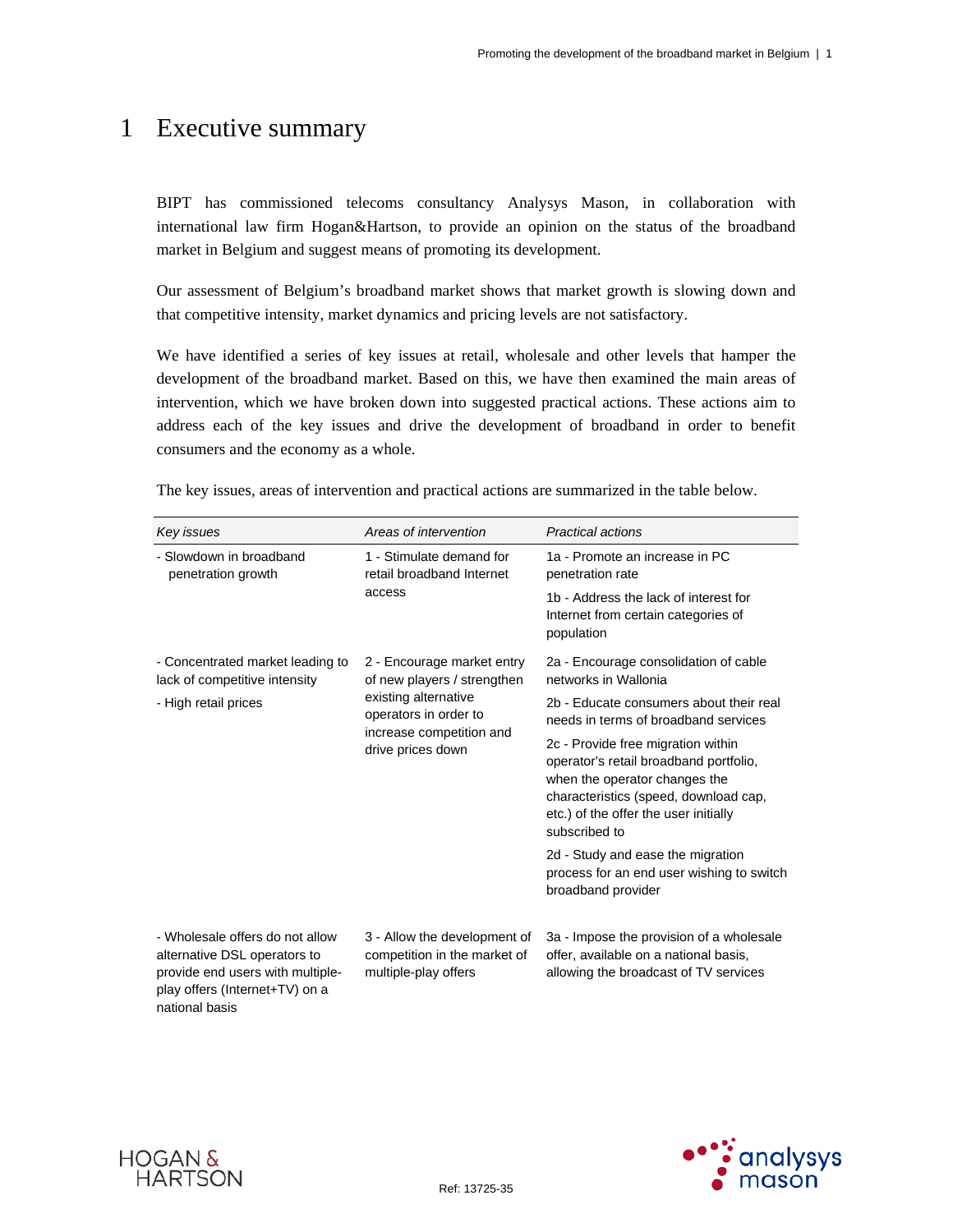| Key issues                                                                                | Areas of intervention                                                              | <b>Practical actions</b>                                                                                              |
|-------------------------------------------------------------------------------------------|------------------------------------------------------------------------------------|-----------------------------------------------------------------------------------------------------------------------|
| - Issues with operational<br>conditions for the provision by                              | 4 - Improve broadband<br>wholesale offers (QoS,                                    | 4a - Impose cost orientation for all of<br>Belgacom's wholesale broadband offers                                      |
| Belgacom of its wholesale offers<br>- Operational and QoS issues                          | operational conditions,<br>timing of availability, price)                          | 4b - Improve the operational conditions<br>of bitstream offers from Belgacom                                          |
| with Belgacom's wholesale<br>offers<br>- Bitstream offers are key to the                  |                                                                                    | 4c - Audit the provision of wholesale<br>services by Belgacom to alternative DSL<br>operators                         |
| development of alternative<br>operators                                                   |                                                                                    | 4d - Tighten non-discrimination obligation<br>imposed on Belgacom, based on the<br>principle of equivalence of inputs |
| - Cabinet and backhaul issues<br>for sub-loop unbundling                                  | 5 - Promote the<br>development of backhaul<br>network infrastructures and          | 5a - Encourage investments from local<br>authorities in local backhaul networks                                       |
|                                                                                           | cabinet upgrades that do<br>not discourage alternative<br>operators from investing | 5b - Tighten regulation of Belgacom's<br>wholesale backhaul offers                                                    |
|                                                                                           |                                                                                    | 5c - Ensure Belgacom's upgrade of<br>street cabinets does not discourage<br>other operators from investing            |
| - Delay in decision-making from                                                           | 6 - Increase powers and                                                            | 6a - Increase BIPT's powers                                                                                           |
| regulatory and control bodies<br>- All decisions from BIPT are                            | efficiency of regulatory<br>bodies and competition<br>authorities                  | 6b - Shorten the intervention and<br>decision time of the Competition Council<br>(Conseil de la concurrence)          |
| systematically taken to court by<br>Belgacom                                              |                                                                                    | 6c - Strengthen the collaboration<br>between BIPT and media regulatory<br>bodies                                      |
| - Lack of forward-looking visibility<br>with regard to network roll-out<br>and regulation | 7 - Anticipate regulatory<br>principles for FTTH access<br>regulation              | 7a - Require transparency from<br>broadband network operators with regard<br>to their FTTH roll-out plans             |
|                                                                                           |                                                                                    | 7b - Provide visibility with regard to key<br>principles of FTTH regulation                                           |
| - Lack of coordination and<br>harmonisation with regard to                                | 8 - Harmonise access and<br>sharing of passive                                     | 8a - Harmonise rights of way in the<br>public domain                                                                  |
| rights of ways and infrastructure<br>sharing                                              | infrastructures                                                                    | 8b - Facilitate infrastructure sharing                                                                                |

*Figure 1.1: Summary of market issues and key areas of intervention for broadband development, broken down into practical means of intervention [Source: Analysys Mason, Hogan&Hartson]* 



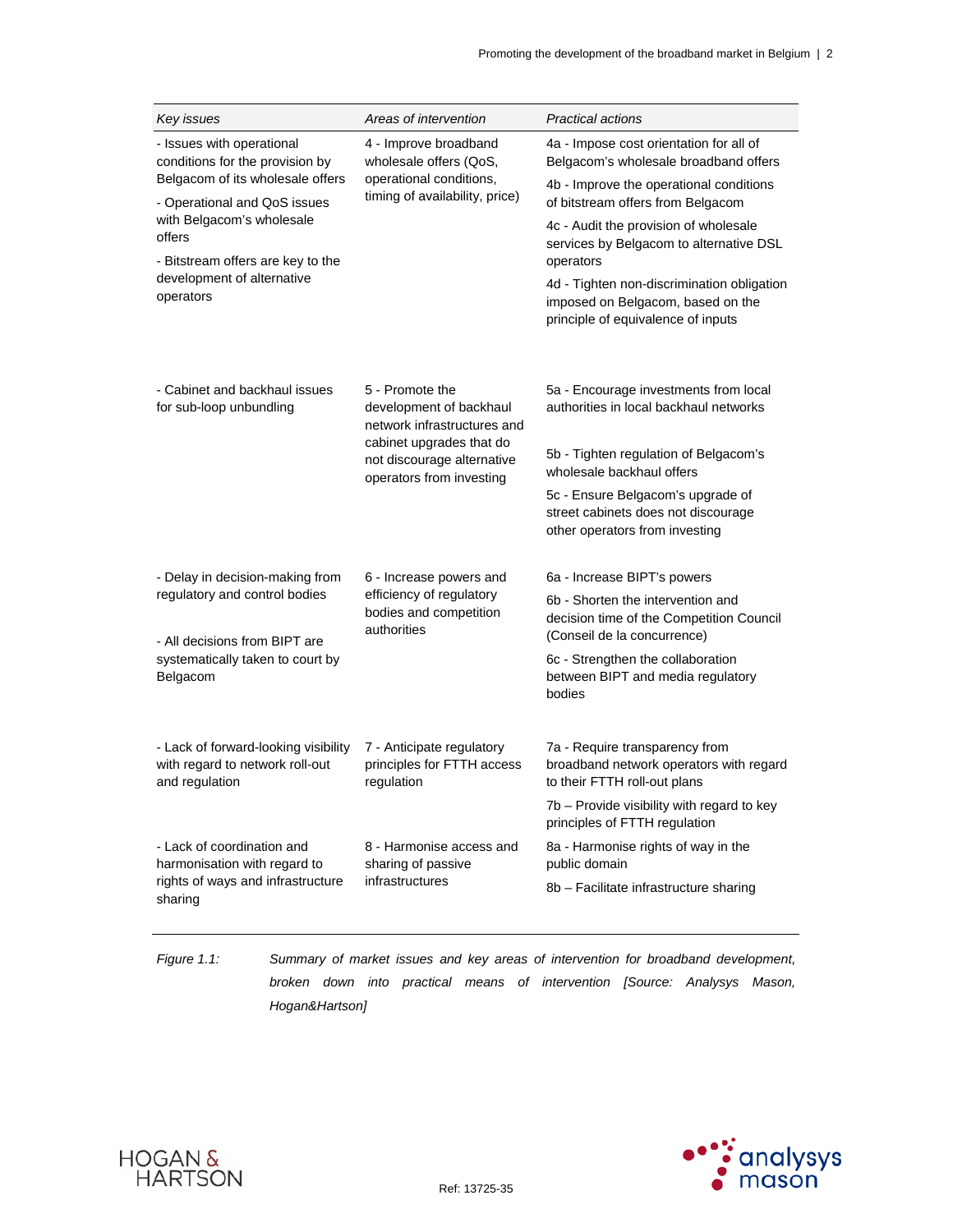## 2 Introduction

BIPT has initiated its second round of review for the broadband market. This process consists of the definition of relevant broadband markets potentially subject to ex ante regulation, the identification of operators with significant market power (SMP) and the determination of remedies to be imposed on SMP operators. As part of this process, BIPT is assisted by telecoms consultancy Analysys Mason and international law firm Hogan&Hartson.

Besides an assistance with market reviews, BIPT has commissioned Analysys Mason and Hogan&Hartson to provide an opinion on the status of the broadband market in Belgium and to suggest means of promoting its development. This request comes at a time when there have been a lot of comments<sup>1</sup> in the public domain and at European Commission level about Belgium now lagging behind in terms of broadband development compared to other European countries.

This report has the following objectives:

- Present based on facts and market data the status of development of the broadband market in Belgium in terms of penetration, prices and competition compared with other European countries
- Identify potential issues and market failures in the broadband market
- Suggest some actions to address the issues identified without necessarily limiting these to areas of intervention that fall under BIPT's prerogatives.

The market data and assessment presented in this report are based on data collected by BIPT throughout its market review process, interviews and discussions with key stakeholders (main players, BIPT, Competition Council, consumer associations, etc.), international benchmarks and our own experience and analysis. The recommendations presented herein constitute the opinion of Analysys Mason and Hogan&Hartson and do not necessarily reflect BIPT's position.

## **2.1 Impact of broadband on the economy**

As one of the largest sectors in the economy, the communications sector (in particular the broadband sector) is key to Belgium's competitiveness. Numerous studies have provided evidence that the development of competition in the information and communication technology (ICT) sector and the broadband market has a positive impact on the economy, contributes to gross domestic product (GDP) growth and brings social benefits to the population.

<sup>-</sup> In a public statement, Minister Van Quickenborne announced he aimed at reaching a "significant decrease in broadband tariffs", see http://www.belgiquemobile.be/2008/04/29/vincent-van-quickenborne-souhaite-une-baisse-significative-des-prix-de-ladsl/





 $\overline{a}$ 

1

 <sup>-</sup> In a study published in 2007, consumer association Test-Achat stated that Belgium is no longer competitive in terms of broadband access and broadband tariffs compared with other European countries, see http://www.test-achats.be/internet/comparaison-tarifsinternet-pauvres-belges-s446353.htm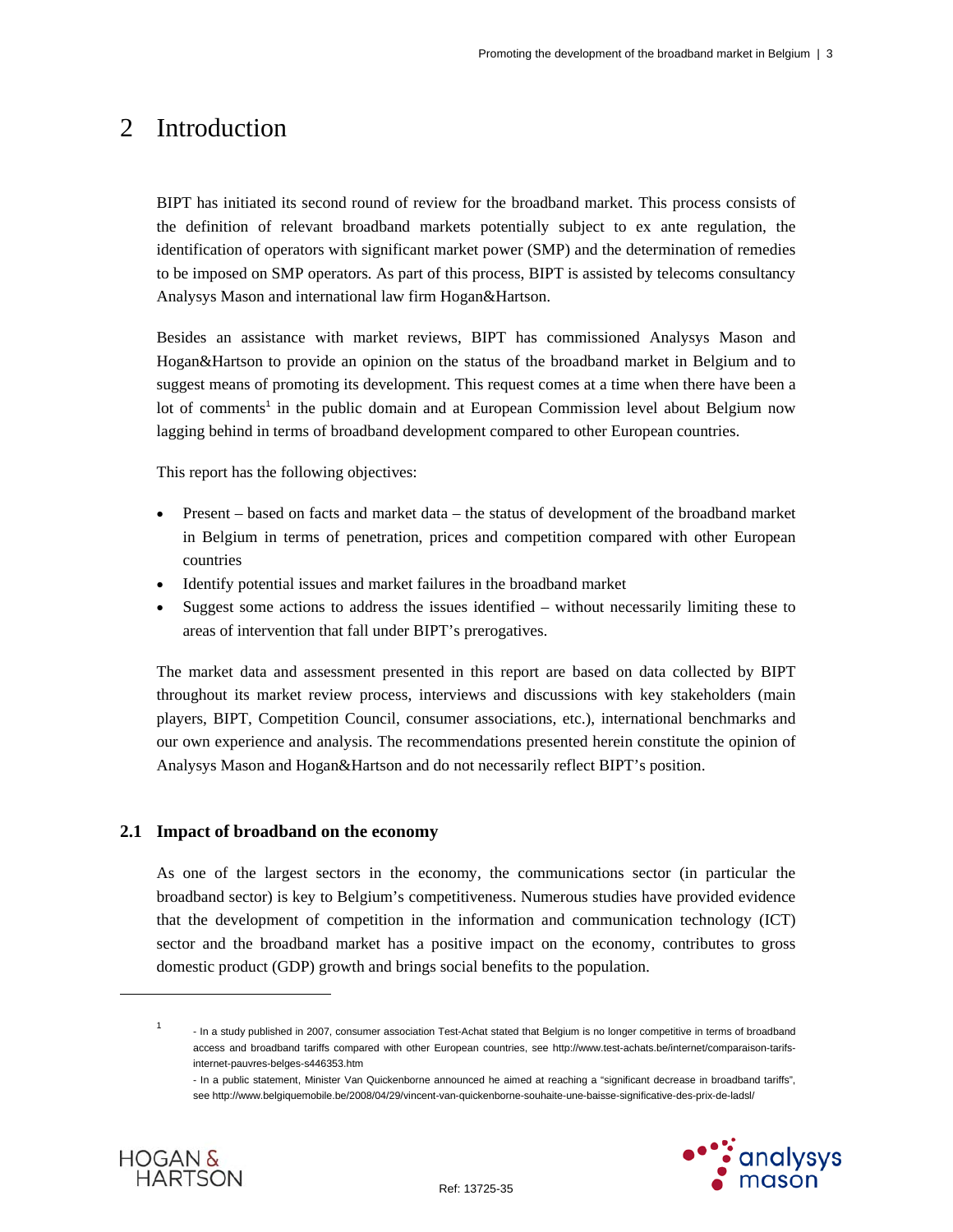For example, an OECD report on broadband and the economy (2008) estimated that the development of broadband can contribute up to 0.9% to gross value added (GVA) growth in the most advanced European countries in 2006.

Given the current economic climate in Belgium as well as in other countries, focusing on the development of a sector which can have such an impact on the economy can be seen as a hot topic.

There is therefore a need to ensure that the broadband sector in Belgium can meet the demand of modern digital age economy, with good quality of service, at affordable prices, to support the increase of Belgium's overall economic competitiveness.

In the past months, there have been several examples of national plans focusing on ICT development. For instance, the Digital Britain plan currently under finalisation,<sup>2</sup> Obama's digital plan<sup>3</sup> and France numérique  $2012^4$ . More recently, the Economic Stimulus Bill<sup>5</sup> passed by the US Congress on 13 February 2009 allocates USD7.2 billion to broadband expansion.

The ambition of this report is not to come up with a national ICT program, but to suggest pragmatic means of intervention in order to address specific broadband market issues. It could, however, pave the way for a more ambitious national broadband plan.

## **2.2 Structure of the document**

This report is structured as follows:

- Section 3 provides an overview of the status of the national broadband market
- Section 4 describes an analysis of some of the main failures in the broadband market
- Section 5 presents several key areas of intervention to promote broadband development, broken down into practical means of intervention.



 $\overline{a}$ 

<sup>2</sup> Digital Britain - The Interim Report, January 2009, Department for Culture, Media and Sport and Department for Business Enterprise and Regulatory Reform; http://www.culture.gov.uk/images/publications/digital\_britain\_interimreportjan09.pdf

<sup>3</sup> Barack Obama's Technology and Innovation Plan, « *Barack Obama : Connecting and empowering all Americans through technology and innovation* », http://www.barackobama.com/issues/technology/; http://www.barackobama.com/pdf/issues/technology/Fact\_Sheet\_Innovation\_and\_Technology.pdf

<sup>4</sup> France numérique 2012, Plan de développement de l'économie numérique, October 2008: http://francenumerique2012.fr/pdf/081020\_FRANCE\_NUMERIQUE\_2012.pdf

<sup>5</sup> For legislative status and Bill text, see http://thomas.loc.gov/home/approp/app09.html#h1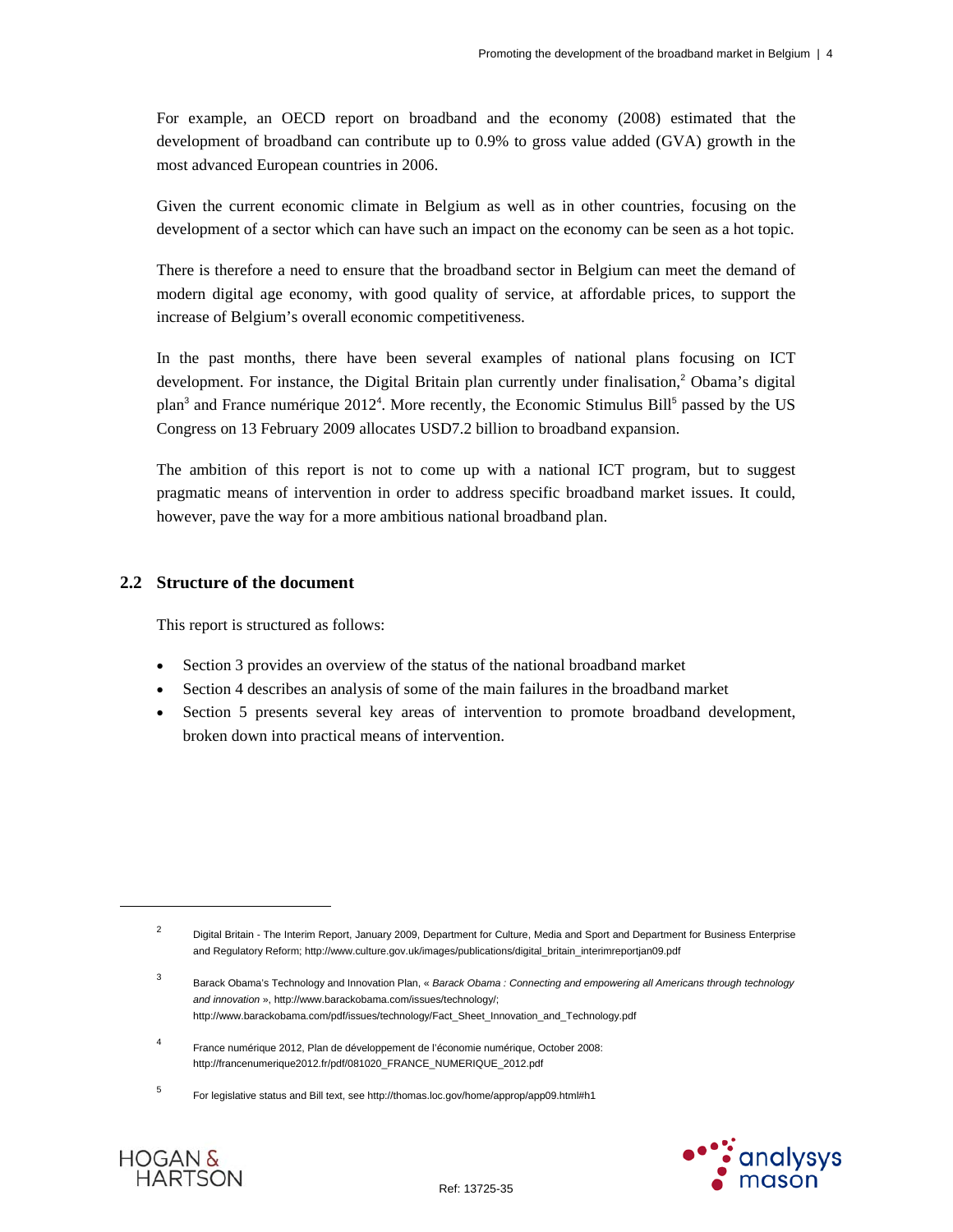# 3 Status of broadband retail and wholesale markets in Belgium

## **3.1 Lines and penetration**

As of H1 2008, broadband lines in Belgium reached 2.8 million, up from 1.8 million three years earlier (H1 2005), representing an average annual growth rate of 16%. Broadband penetration reached 26.4% of population in H1 2008, up from 17.5% in H1 2005, as illustrated in Figure 3.1 below. As of H1 2008, broadband lines represented more than 95% of total Internet connections<sup>6</sup>. Although broadband lines keep increasing, there has been recent signs of slow-down of broadband growth. Net adds have decreased at a 16% average annual rate between H1 2005 and H1 2008.

A comparison with other European countries demonstrates that Belgium, which used to be among the countries with highest broadband penetration, no longer belongs in the top tier of European countries. The latest report from the European Commission shows that Belgium is ranked 8<sup>th</sup> in terms of broadband penetration as of H1 2008. Broadband growth in Belgium is now slower than in many European countries, however this relative step back must be put in perspective: Belgium's current broadband penetration rate is for example similar to that of France.

<sup>6</sup> Source: ISPA

 $\overline{a}$ 



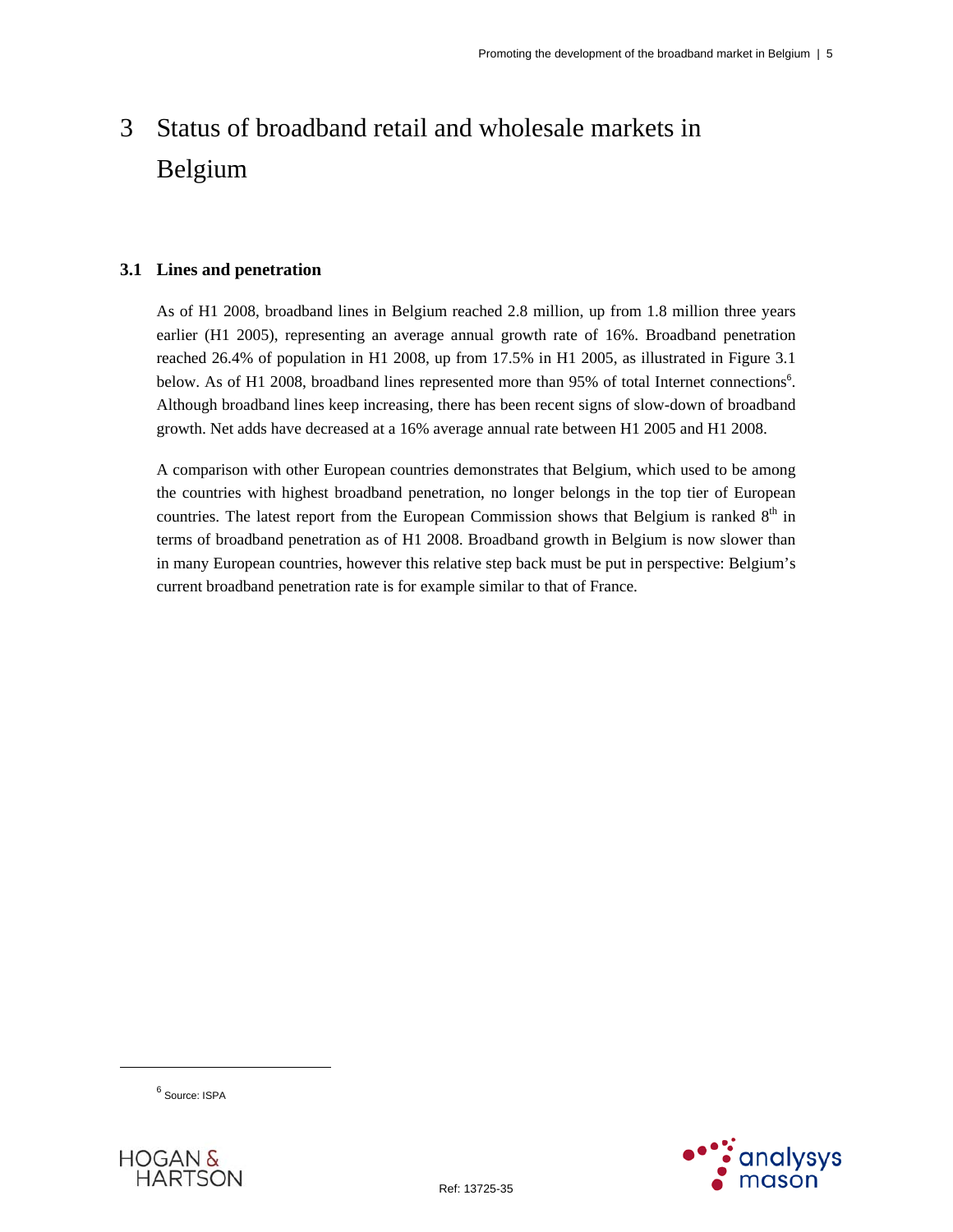





It is also worth analysing broadband household penetration in light of PC household penetration. The analysis presented below, based on 2007 data from the OECD, shows that broadband penetration of PC households in Belgium is among the highest in Europe, at 84%, whereas PC penetration of households in Belgium is close to EU25 average, at 67%.



*Figure 3.3: Broadband penetration of PC households in 2007 in Europe [Source: OECD, Analysys Mason] Mason]* 

*Figure 3.4: PC penetration of households in 2007 in Europe [Source: OECD, Analysys* 

This indicates that:



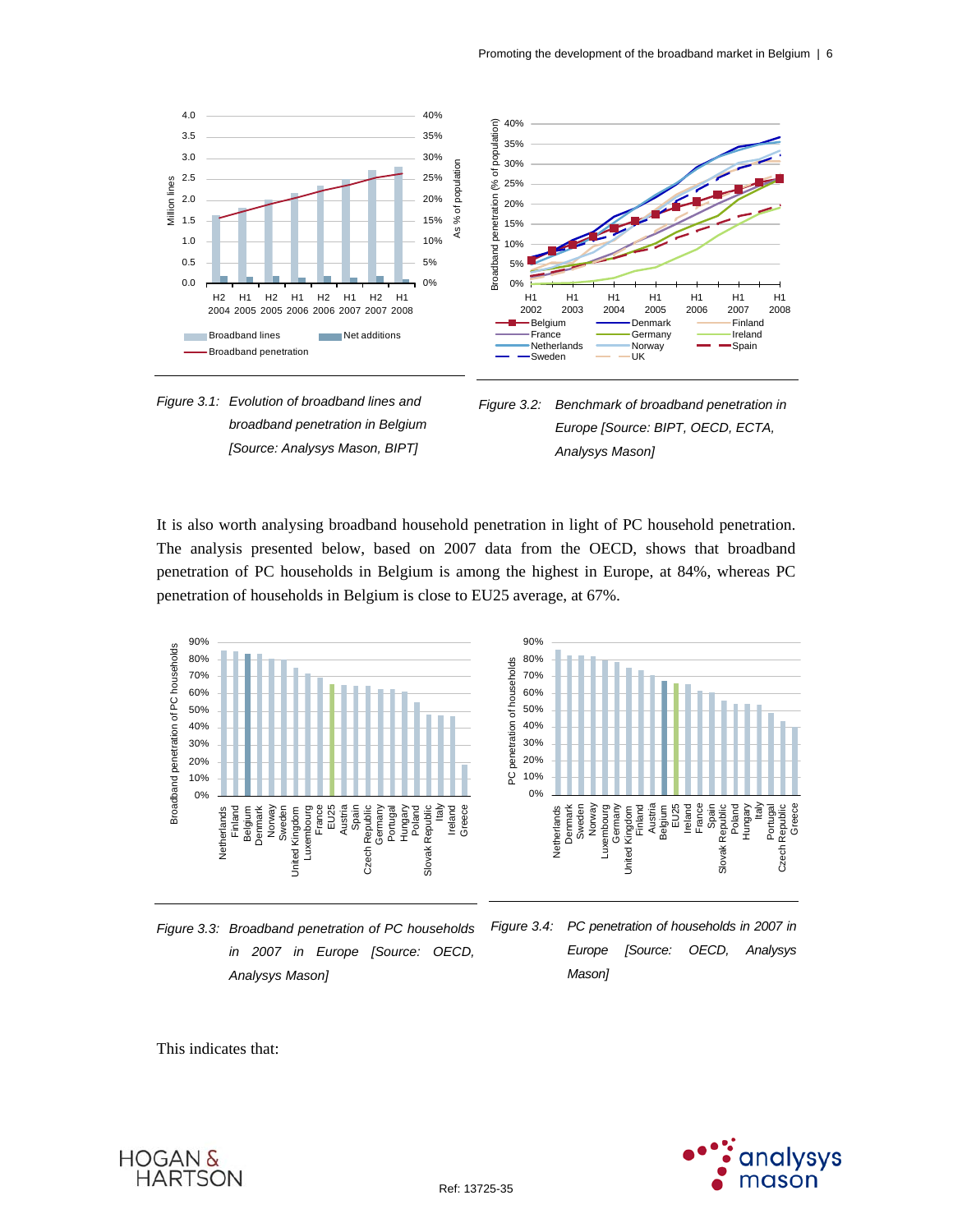- Unlike other countries with lower broadband penetration of PC households, Belgium cannot rely on a future take-up of broadband among existing PC households, as almost all households owning a PC are already connected to broadband.
- As a result, the increase of broadband penetration is closely correlated with the increase of PC penetration.

## **3.2 Market players and positioning**

Several operators are competing in the retail broadband market:

- Belgacom is the incumbent operator with 99.8% DSL coverage in January 2008. It provides a whole range of DSL-based services (ADSL, ADSL2, ADSL2+ and SDSL over its whole DSL footprint, as well as VDSL/VDSL2 on an upgraded portion of its network). At the end of 2008, Belgacom acquired Scarlet, Belgium's main alternative DSL operator.
- Cable operators are Belgacom's main competitors in the broadband market. They are only active in specific coverage areas and do not have national roll-out. In Flanders, Telenet has consolidated the local cable operators. Consolidation is ongoing in Wallonia under the Voo brand. However, there are still areas in Wallonia where cable networks can only provide TV services but cannot offer broadband services (in these areas, cable networks need to be upgraded to become bidirectional, i.e. able to offer broadband services).
- Alternative DSL operators include several ISPs (KPN/Tele2, Mobistar, Colt, Euphony, etc.) buying wholesale DSL services from Belgacom, i.e unbundled loops (LLU), bitstream offers (BROBA, and the upcoming Wholesale Broadband Access VDSL2 offer) or resale offers from Belgacom or other ISPs.
- Other operators provide broadband services based on alternative technologies like fixed wireless access or fibre (e.g. in business areas). These operators account for a marginal number of broadband lines.

## *Market shares*

The Belgian broadband market is concentrated, with the two main players Belgacom (including Scarlet) and Telenet having an 83% market share as of H1 2008. The rest of the market is fragmented between other cable network operators (Voo in Wallonia, Numéricable in the Brussels region) and alternative DSL operators.

Belgacom's market share has remained fairly stable over the last few years, at around 50%, and Belgacom's and Telenet's combined market share has been stable at over 80% in the last two years.



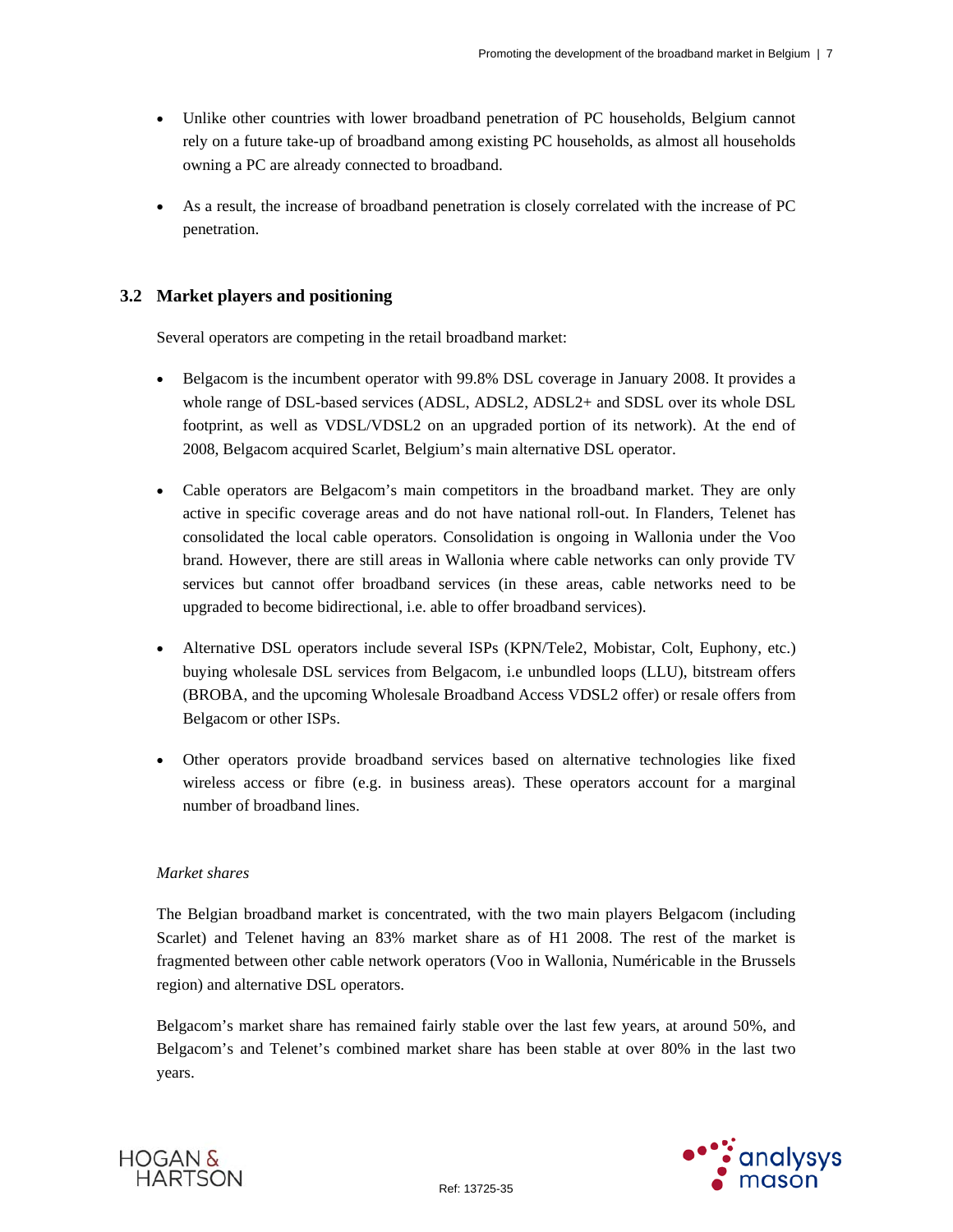Stable market shares of main operators Belgacom and Telenet are an indicator of the difficult competitive environment alternative operators face. Figure 3.6 indicates that alternative DSL operators experience difficulties in gaining market shares as indicated by their declining share of net adds in the last three years.



#### *Geographical analysis*

The Belgian retail broadband market is characterized by geographical differences in terms of broadband penetration and market shares of main players. The figure below presents the geographical differences of broadband penetration in Belgium.



*Figure 3.7: Broadband penetration in Belgium [Source: BIPT, Analysys Mason, July 2008]* 



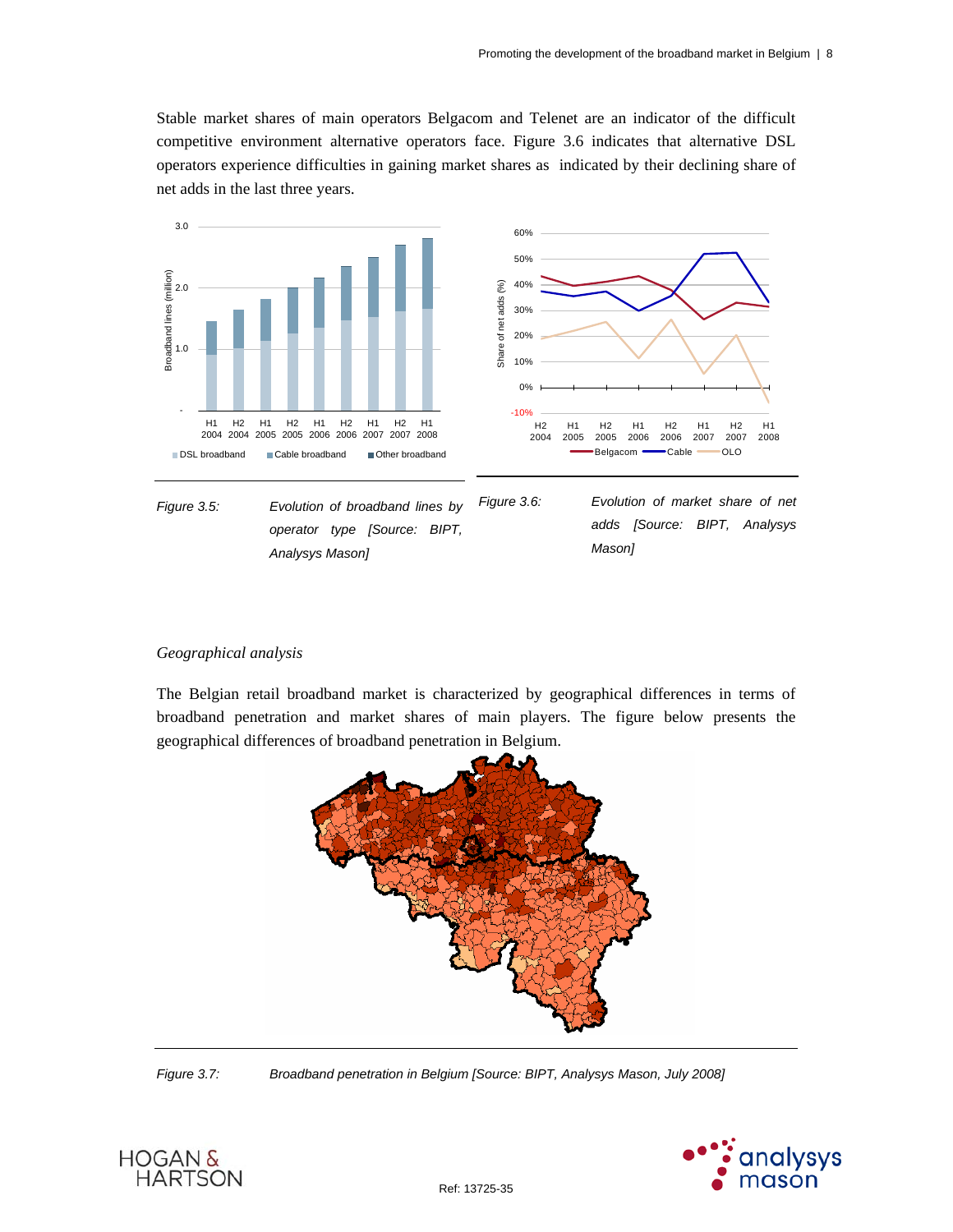Belgacom as well as cable operator retail market shares by geographical areas are illustrated on Figure 3.8 below.



*Figure 3.8: Retail market share by geography: Belgacom (left) and cable operators (right) [Source: BIPT, Analysys Mason]* 

As presented in these figures, Belgacom's market share is high on a national basis but is lower in areas where cable networks are present. In their coverage areas, cable operators represent strong competition for Belgacom. These geographical differences can be aggregated at regional level, as shown below:

|                                                                     | <b>Brussels</b> | <b>Flanders</b> | Wallonia | National |
|---------------------------------------------------------------------|-----------------|-----------------|----------|----------|
| Broadband penetration<br>(as a % of population)                     | 28%             | 28%             | 24%      | 26%      |
| Belgacom's retail market share<br>(as a % of broadband lines)       | 60%             | 42%             | 67%      | 50%      |
| Cable operators' retail market share<br>(as a % of broadband lines) | 29%             | 53%             | 18%      | 40%      |
| Alternative DSL retail market share<br>(as a % of broadband lines)  | 11%             | 5%              | 14%      | 10%      |
| Of which                                                            |                 |                 |          |          |
| BRUO lines (LLU)                                                    | 10%             | $1\%$           | 3%       | 3%       |
| <b>BROBA</b> lines (bitstream)                                      | 1%              | 4%              | 11%      | 6%       |
| Resale lines                                                        | $0\%$           | $0\%$           | $0\%$    | $0\%$    |

*Figure 3.9: Geographical differences for broadband penetration and retail market shares – July 2008 - Belgacom figures include Scarlet [Source: BIPT, Analysys Mason]* 



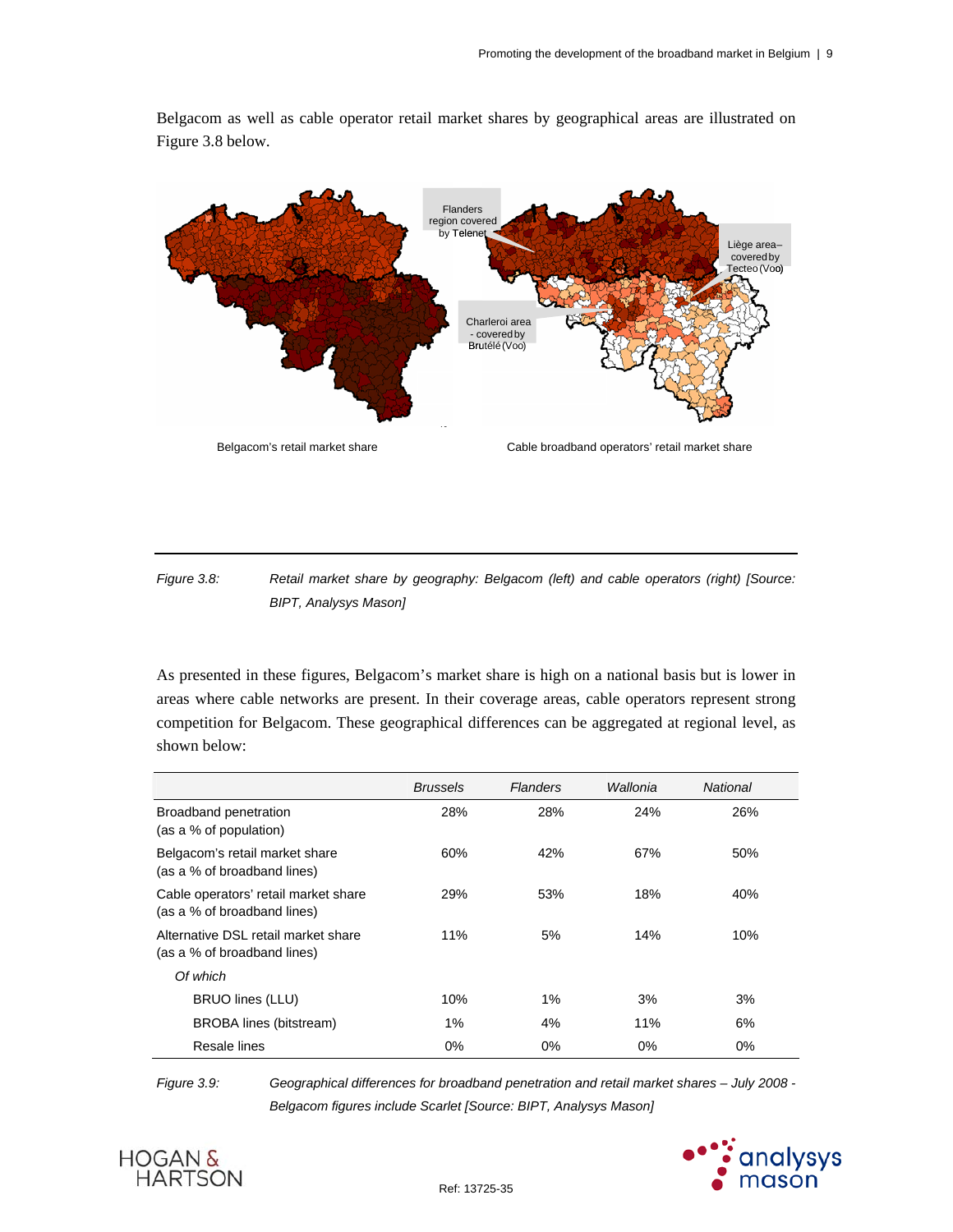Overall, the geographical analysis shows that:

- Belgacom has a market share above 40% in all regions (and above 60% in the Brussels region and in Wallonia).
- Cable broadband is especially strong in Flanders (market share above 50%), where cable is consolidated by Telenet and bidirectional, but lower in the other areas (below 30%) where the bidirectional cable coverage is less important
- Competition from DSL alternative operators varies by region, but is overall fairly limited (10% at national level).

Apart from structural reasons (cable coverage and level of cable consolidation), geographical differences in terms of broadband penetration can also be explained by the more dynamic economic situation in the Flanders and Brussels regions (GDP, employment rate). As an illustration of this, PC household penetration rate in Flanders is higher than in Wallonia (73% versus 61%, as reported by the OECD in 2007).

## **3.3 Retail prices**

Historically, prices of retail broadband services in Belgium have remained fairly stable for numerous years, with low increase of speeds and volume download caps. However, since end of 2007, the market has seen noticeable increases in terms of attractiveness: higher speeds for constant prices from main players Belgacom and Telenet.

The market is characterised by a relatively similar behaviour from Belgacom and Telenet, with Telenet offering slightly more attractive broadband offers (higher speed, higher monthly download cap) for a price similar to that of Belgacom's offers, as indicated in Figure 3.10 below.



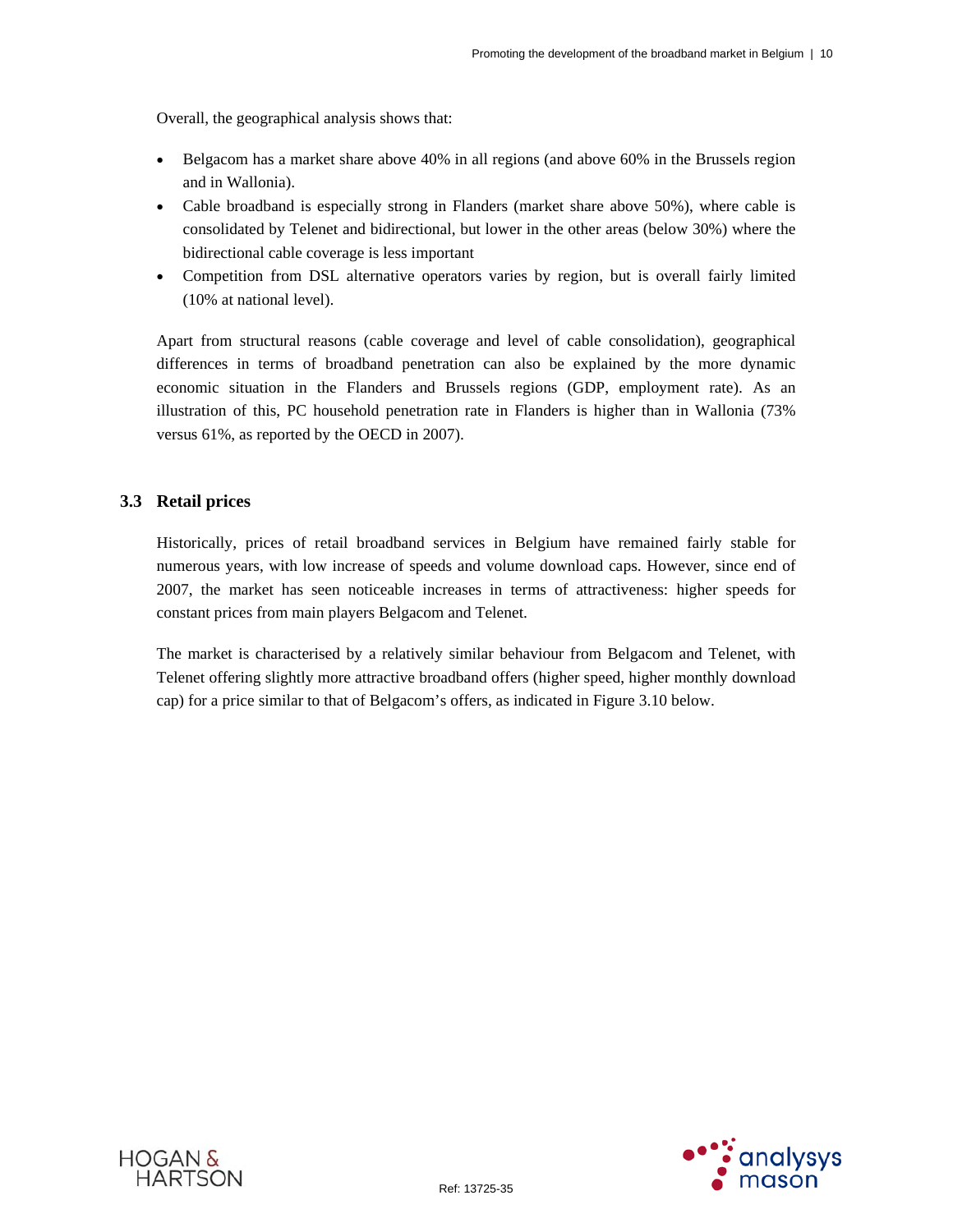

*Figure 3.10: Comparison of Belgacom's and Telenet's historical broadband offers – price includes VAT [Source: BIPT, Belgacom's and Telenet's websites]* 

The increase in the attractiveness of broadband offers is reflected in the decreasing price per Mbit/s for Belgacom and Telenet. However, the real indicator of price should remain the price of the offer itself (shown in Figure 3.10 above), since it is the price end users really pay.



*Figure 3.11: Evolution of average monthly price per Mbit/s for Belgacom's and Telenet's broadband offers [Source: operators websites, BIPT, Analysys Mason]* 

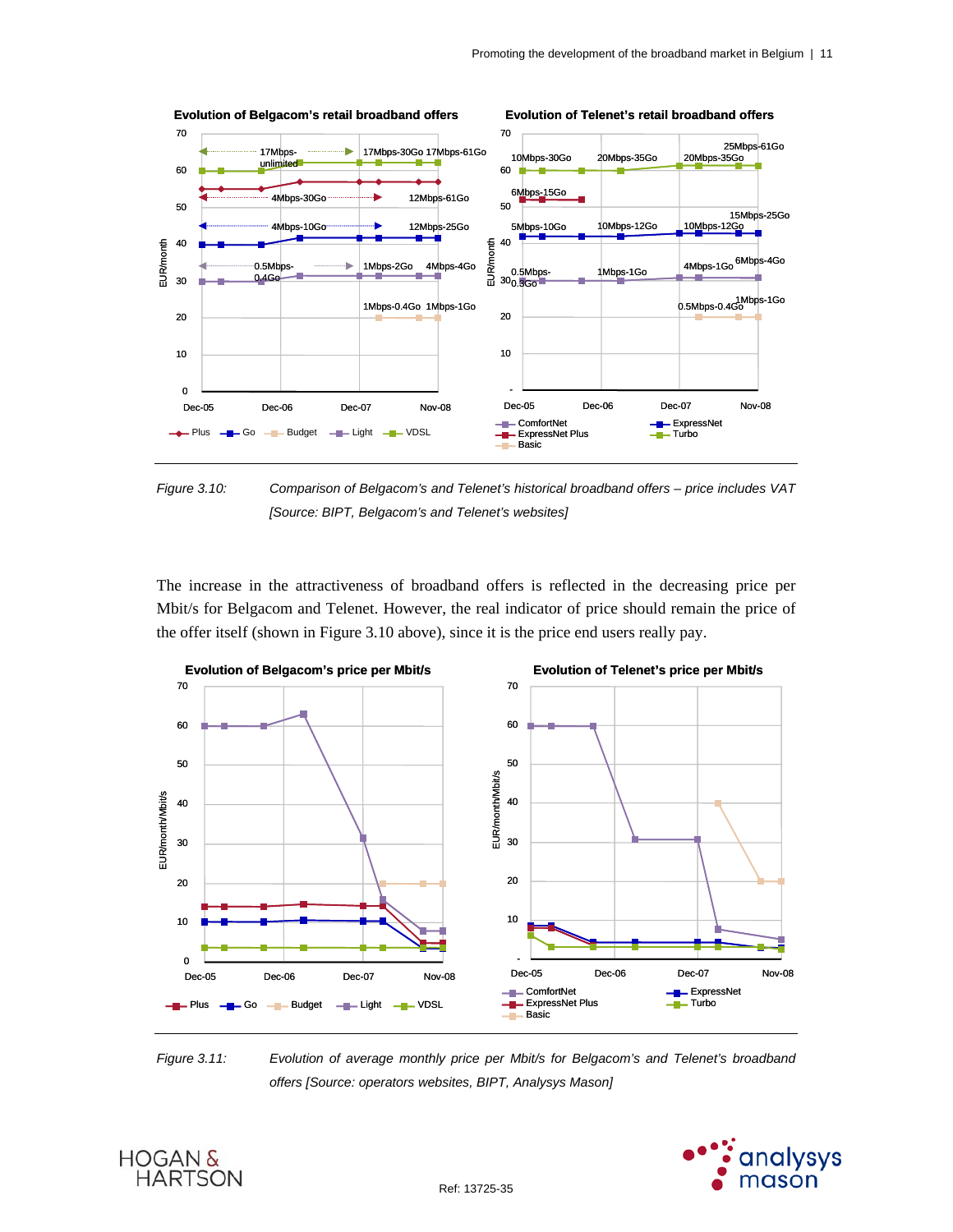Other operators generally do not manage to offer significantly more attractive offers than those of Belgacom or Telenet, or when they  $do$  – for instance Numéricable, see Figure 3.12 below – their low market share and limited geographical reach (in the case of small cable operators) do not represent strong enough competitive pressure for Belgacom and Telenet to reduce their tariffs.



*Figure 3.12: Average monthly tariffs – January 2009 [Source: BIPT, operators' websites, Analysys Mason ]* 

As indicated by the OECD tariff comparison below, Belgium historically had high retail prices compared with other OECD countries.



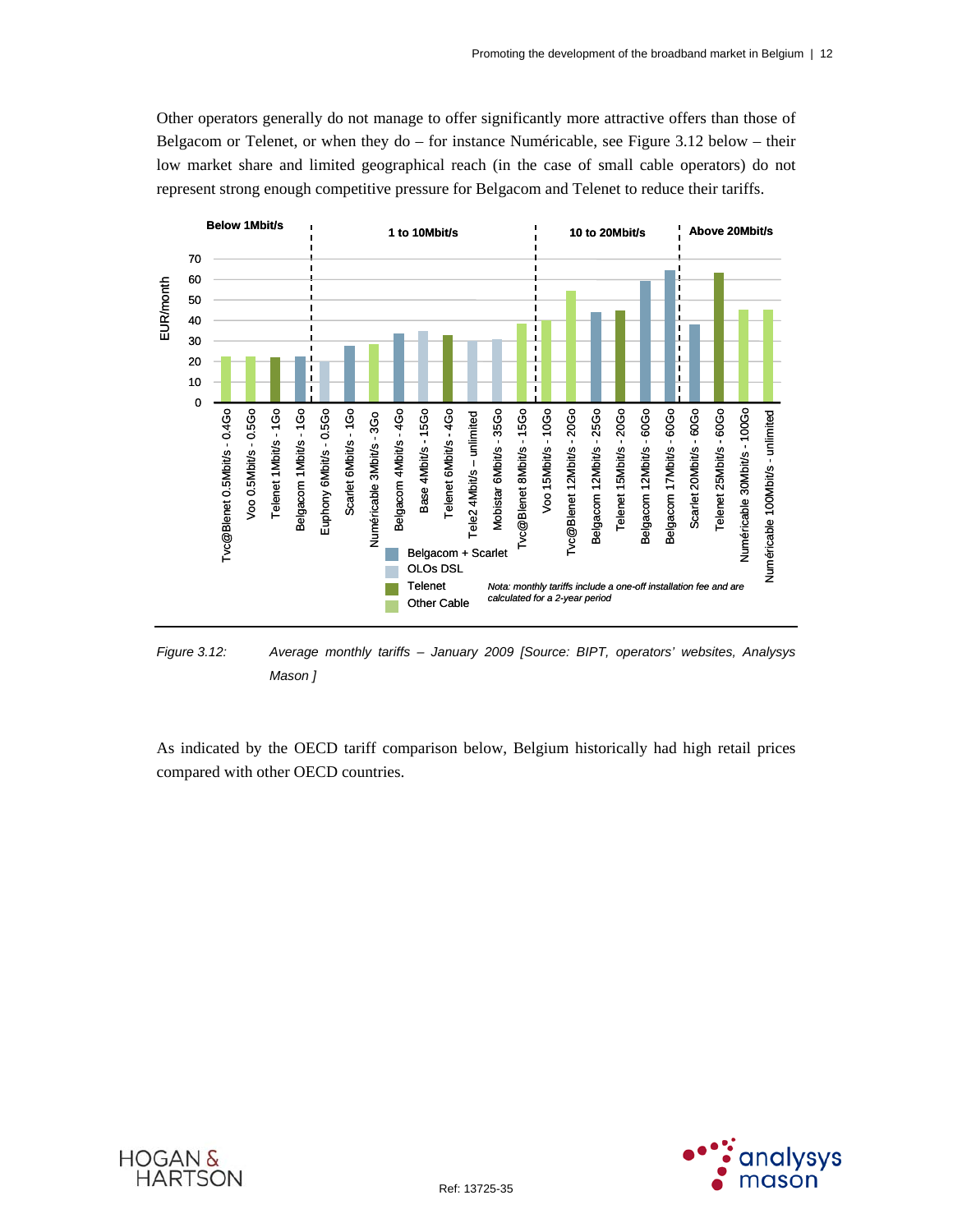

Even if the attractiveness of Belgacom's (and Telenet's) offers has increased since 2007, broadband offers in Belgium still remain less attractive than in neighbouring countries (for example France, the Netherlands, the UK). As shown in Figure 3.14 below, for an equivalent price to that of the low-end offers from Belgacom and Telenet (around EUR30), retail offers from main players in France, the UK and the Netherlands are more attractive: each country provides unlimited offers with higher speeds for lower prices, and triple-play offers are available for a similar price in France. In addition, the price of high-end broadband offers from Belgacom and Telenet (around EUR60) is significantly higher than the prices seen in neighbouring countries (around EUR30 in France, and below EUR50 in the Netherlands and the UK).



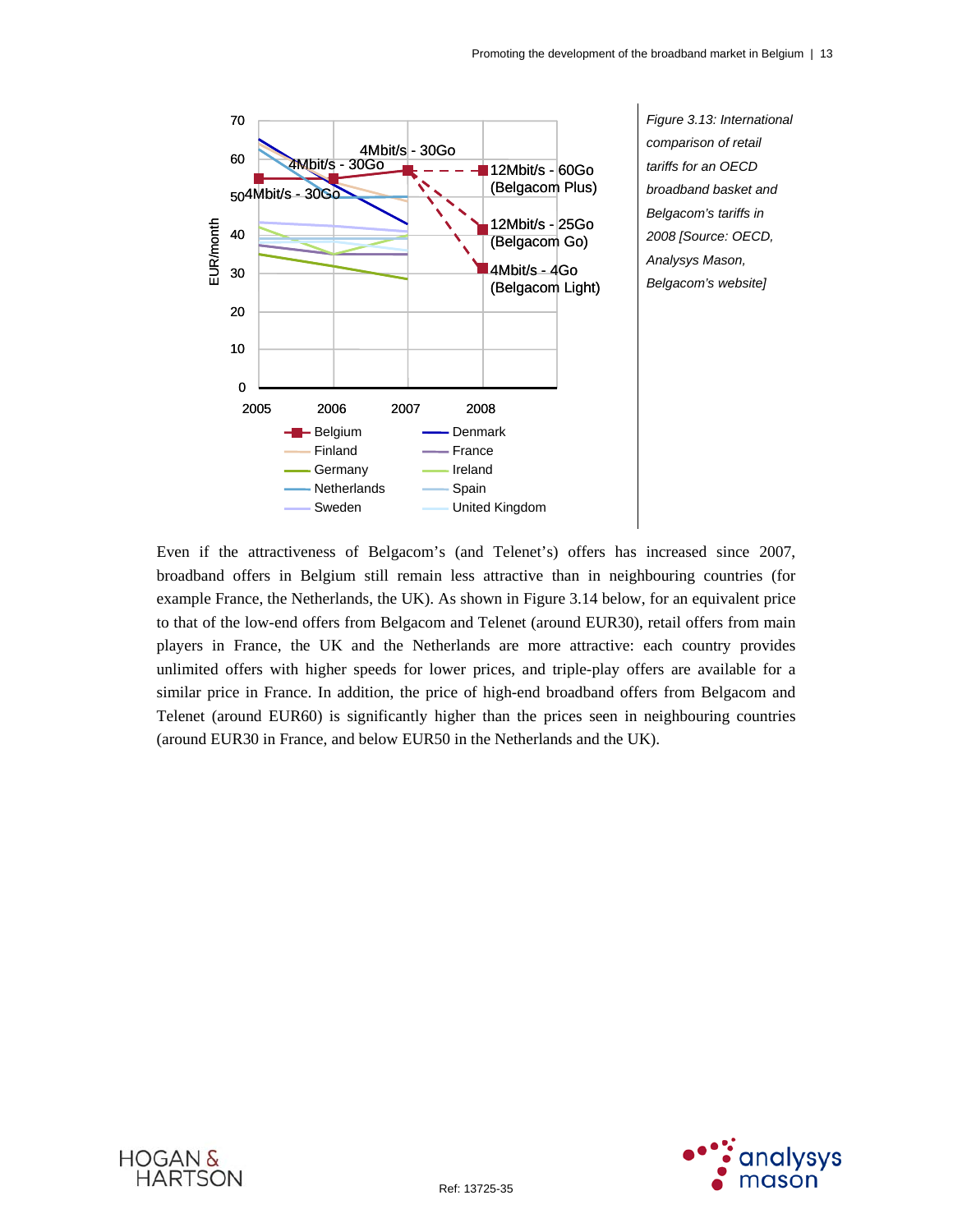

*Figure 3.14: Benchmark of broadband offers from main ISPs in France, the UK and the Netherlands and comparison with Belgacom's and Telenet's low-end and high-end offers [Source: Analysys Mason, websites of operators, January 2009]* 

It should however be mentioned that these benchmarks do not take into account QoS levels experienced by end users ('advertised speed' versus 'real speed'), whereas we have been told (without necessarily having access to hard evidence about this) that the QoS in Belgium (i.e. contention ratios) would be higher than in some other European countries.

## **3.4 Trend towards multiple-play**

In Belgium, as in other European countries, there is a strong ongoing trend in the broadband residential market towards the provision of multiple-play offers. Although multiple-play offers generally refer to any combination of services provided to a single customer, we refer as multipleplay offers in this document offers combining at least broadband and television services, as well as potential other services such as VoIP or mobile telephony.

## *Multiple-play subscribers*

In Belgium, an increasing proportion of broadband end users subscribe to multiple-play offers. In parallel, the number of subscribers receiving digital TV services from cable networks or from Belgacom is increasing. As of H1 2008, Belgacom and Telenet cumulated close to 900 000 digital TV subscribers, as shown in Figure 3.15 below.



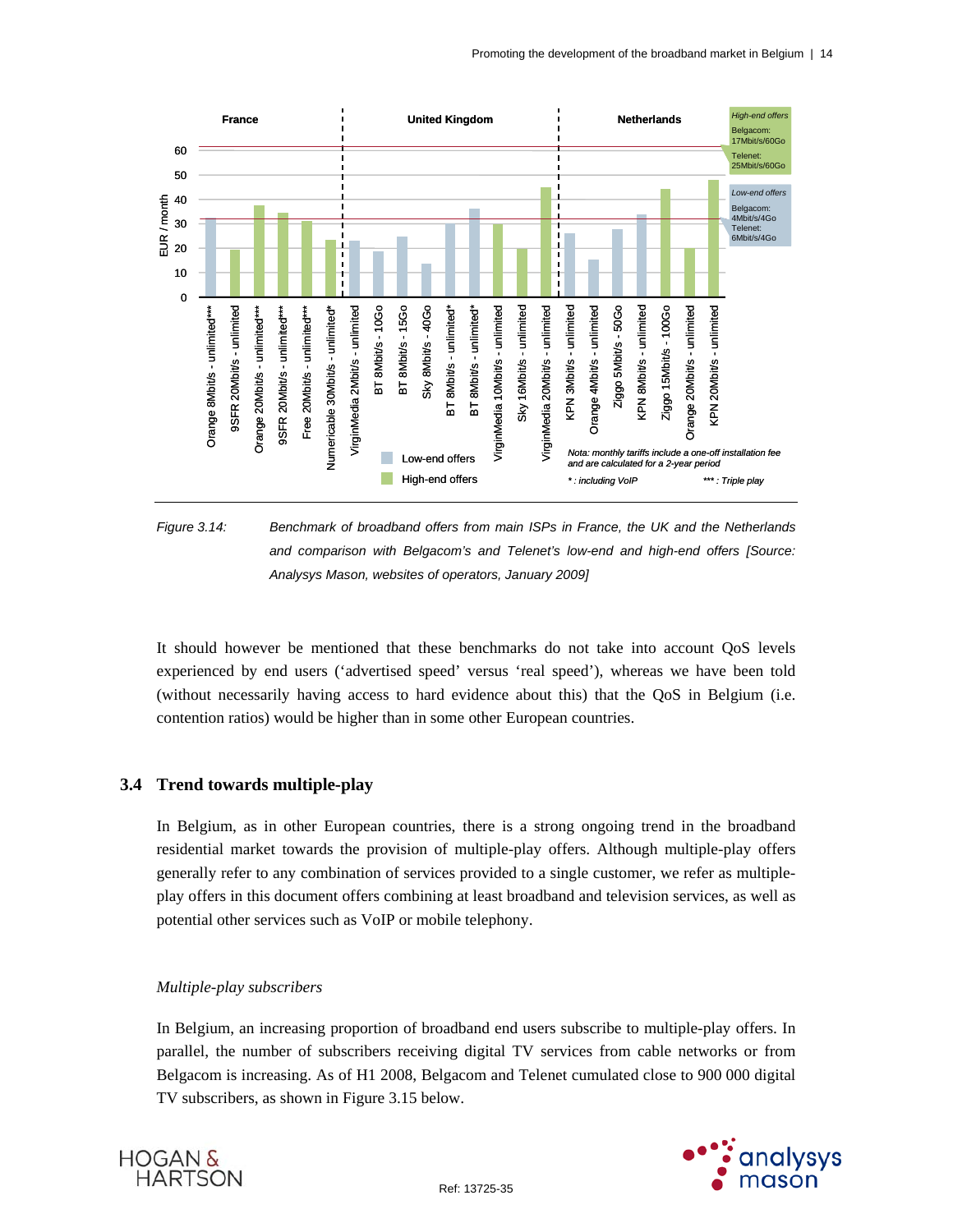

In the market of multiple-play offers including broadband and television services, competing players include Belgacom and cable operators (mainly Telenet, Numéricable and Voo).

However, alternative DSL players are unable to compete in the market of multiple-play offers:

- unbundling of the local loop theoretically enables alternative DSL operators to provide IPTV services, hence multiple-play offers. However, the use of LLU is in fact limited to the densest areas
- existing bitstream offers do not in practice allow an alternative DSL operator to provide television services to its end users (due to current technical and pricing structure of Belgacom bitstream offers<sup>7</sup>)
- as a result, alternative DSL operators that have national commercial strategies cannot offer multiple-play offers.

As the shift towards multiple-play offers increases, the fact that alternative operators cannot provide IPTV services might significantly hamper their development in the broadband market.

## *Multiple-play offers*

From a marketing point of view, the last few years have seen an increasing number of multiple play offers provided by cable operators and by Belgacom. Belgacom's triple-play offers are generally comparable to those of Telenet and other competitors. Numéricable currently provides the most aggressive offers, as shown in Figure 3.16 below.

<sup>7</sup> For example a live channel would need to be broadcasted independently to every single end-user, which would not be efficient in technical or economical terms.



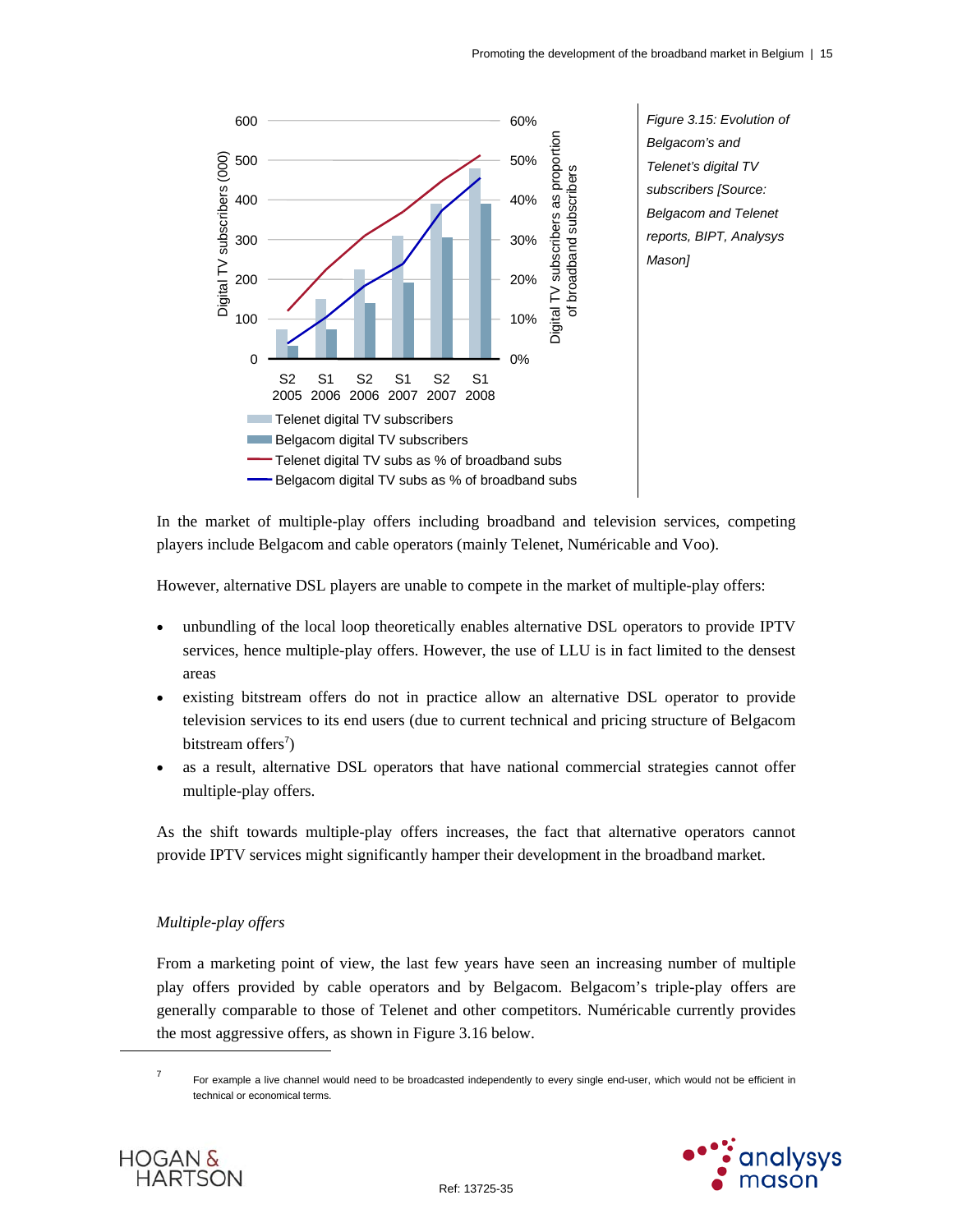

*Figure 3.16: Comparison of average monthly tariffs for triple-play offers in Belgium [Source: operators websites, BIPT, Analysys Mason, March 2009]* 

Overall, triple-play offers in Belgium seem less attractive than those of main market players in France, the UK and the Netherlands, especially with high-end offers. However, the difference in attractiveness is less marked than for single-play broadband offers. Whereas triple-play offers in France are significantly more aggressive than in Belgium (EUR30 in France versus EUR40 to EUR70 in Belgium), low-end and high-end offers from Belgacom and Telenet are close to those available in the UK and the Netherlands, as shown in Figure 3.17 below.



**HOGAN &** 

**HARTSON** 

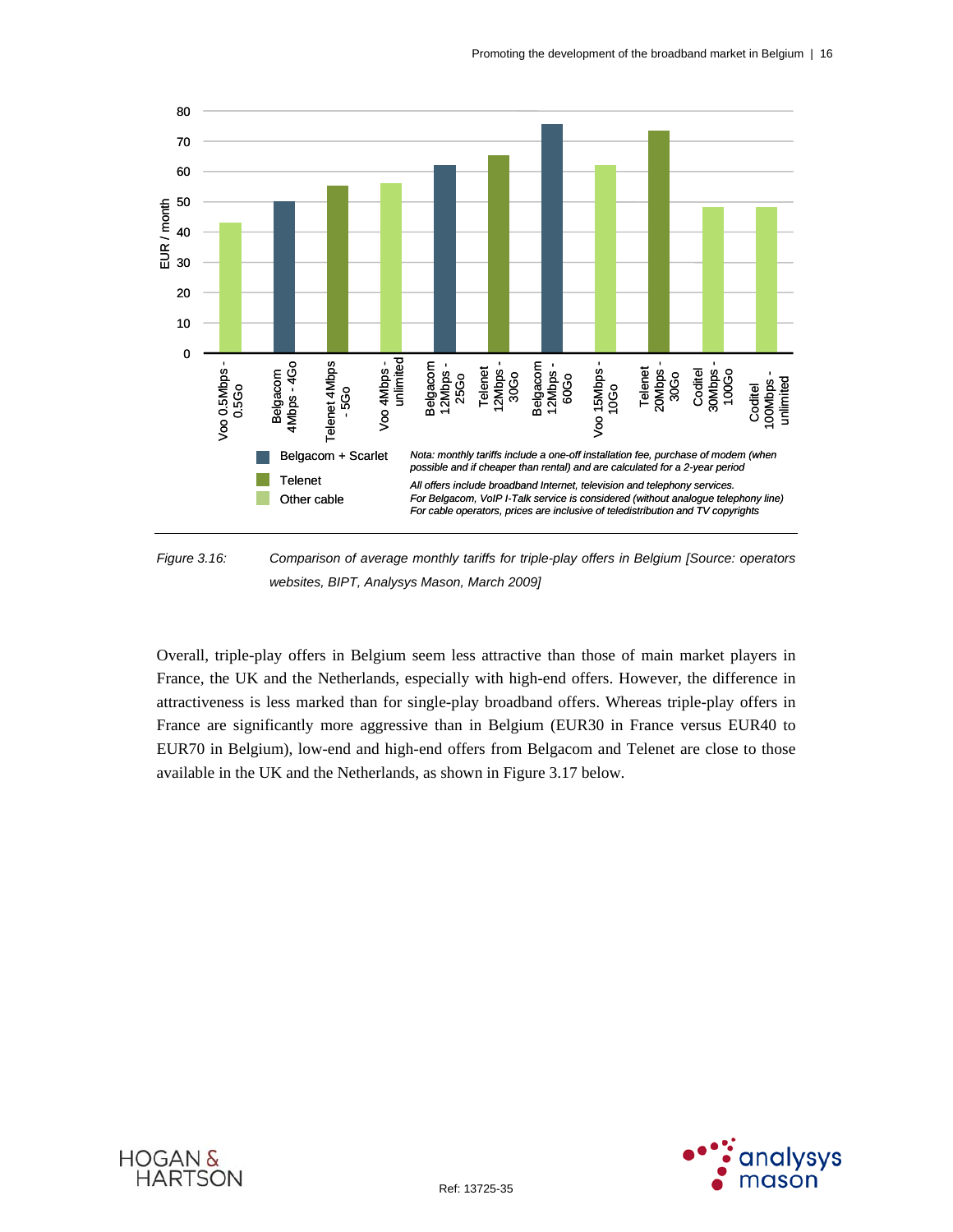

*Figure 3.17: Benchmark of broadband offers from main ISPs in France, the UK and the Netherlands and comparison with Belgacom's and Telenet's low-end and high-end offers<sup>8</sup> [Source: operators' websites, BIPT, Analysys Mason, January 2009]* 

Belgacom's high-end offer: 12Mbit/s with 60Go monthly cap + Belgacom TV + I-Talk.

Telenet's high-end offer: 20Mbit/s with 30Go monthly cap + TV + FreePhone Europe.

Belgacom's low-end offer: 4Mbit/s with 4Go monthly cap + Belgacom TV + I-Talk.

Telenet's low-end offer: 4Mbit/s with 5Go monthly cap + TV + FreePhone Europe.





l

8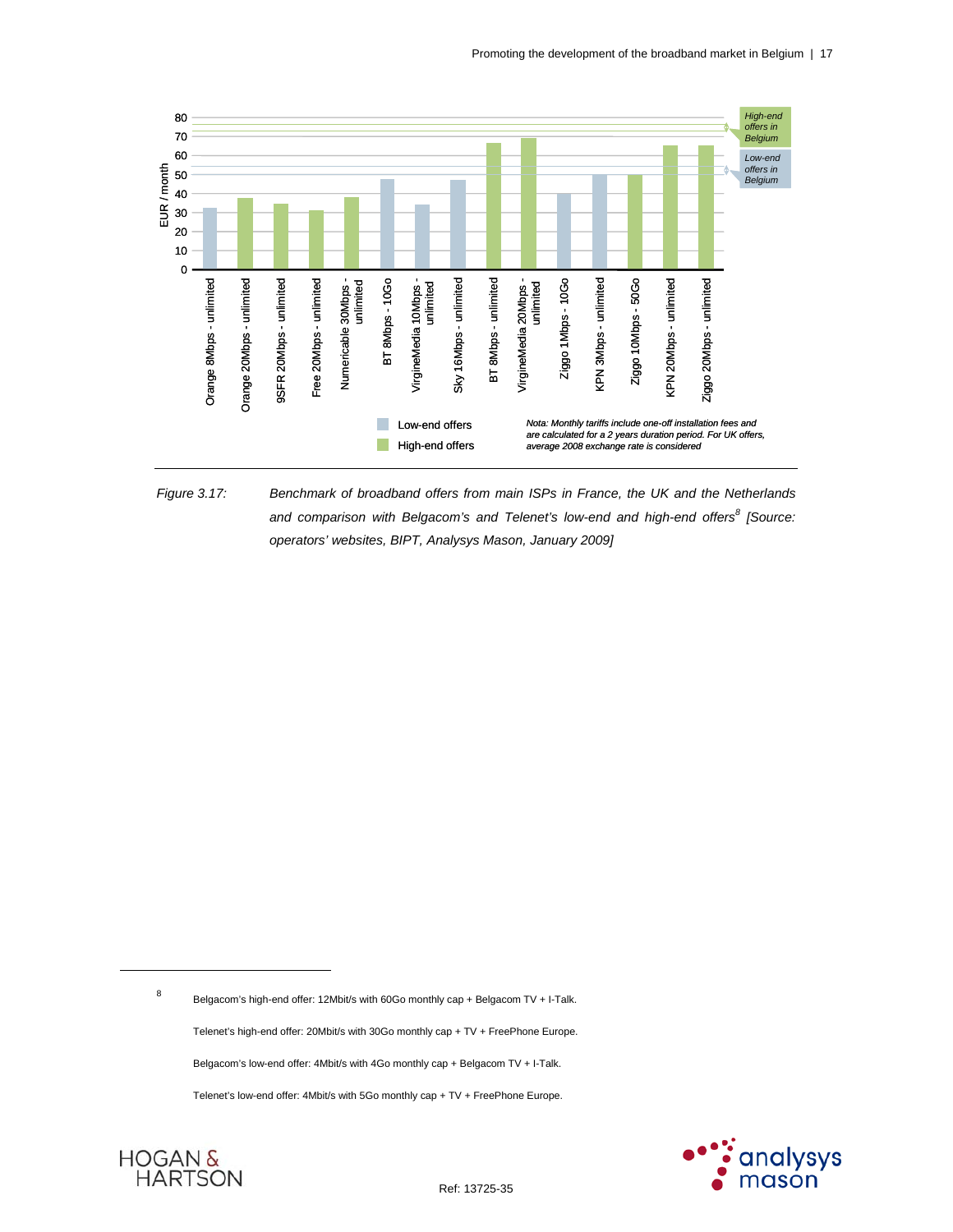## 4 Issues identified in the broadband market

## **4.1 Issues in the retail broadband market**

The analysis of the retail broadband market reveals a number of key issues:

| Slowdown in               | Belgium is no longer in the top tier European countries in terms of    |
|---------------------------|------------------------------------------------------------------------|
| <i>broadband</i>          | broadband penetration. The number of net adds is currently decreasing. |
| <i>penetration growth</i> |                                                                        |

| Concentrated        | The Belgian broadband market is concentrated with Belgacom and Telenet                     |
|---------------------|--------------------------------------------------------------------------------------------|
| market leading to   | having a combined market share of 83% for retail broadband lines. The                      |
| lack of competitive | structure of this market is characterized by two established operators with an             |
| intensity           | extensive access infrastructure <sup>9</sup> , strong and relatively stable market shares, |
|                     | which may not be conducive to vibrant competition.                                         |
|                     |                                                                                            |

*High retail prices* Despite an increase in attractiveness of broadband offers in the past year, retail prices in Belgium remain high compared to neighbouring countries.

## **4.2 Issues in the wholesale broadband market**

The analysis of the wholesale broadband market also reveals a number of key issues:

| Wholesale offers do                                                                   | Whilst the market is moving towards multiple-play offers (including         |  |  |  |
|---------------------------------------------------------------------------------------|-----------------------------------------------------------------------------|--|--|--|
| Internet and TV), alternative DSL operators cannot compete on a national<br>not allow |                                                                             |  |  |  |
| basis since:<br><i>alternative DSL</i>                                                |                                                                             |  |  |  |
| operators to                                                                          | local-loop unbundling (LLU) is not economically viable in the whole         |  |  |  |
| provide end users                                                                     | territory and is currently marginally used                                  |  |  |  |
| with multiple-play                                                                    | bitstream offers do not allow ISPs to provide TV services                   |  |  |  |
| offers                                                                                | ٠                                                                           |  |  |  |
| $(Internet+TV)$ on a                                                                  | As a result, multiple-play offers can only be offered by Belgacom and cable |  |  |  |
| national basis                                                                        | operators, leading to duopolistic situations in each cable area.            |  |  |  |
| Operational and                                                                       | Operational and discrimination issues have been reported by ISPs as regards |  |  |  |
| QoS issues with                                                                       | the provision of wholesale services by Belgacom (BRUO, BROBA).              |  |  |  |
| Belgacom's                                                                            | Among the main issues is the fact that wholesale offers do not always allow |  |  |  |
| wholesale offers                                                                      | alternative DSL operators to replicate broadband retail offers from         |  |  |  |

 $^9$  although limited to the Flanders region in the case of Telenet



 $\overline{a}$ 

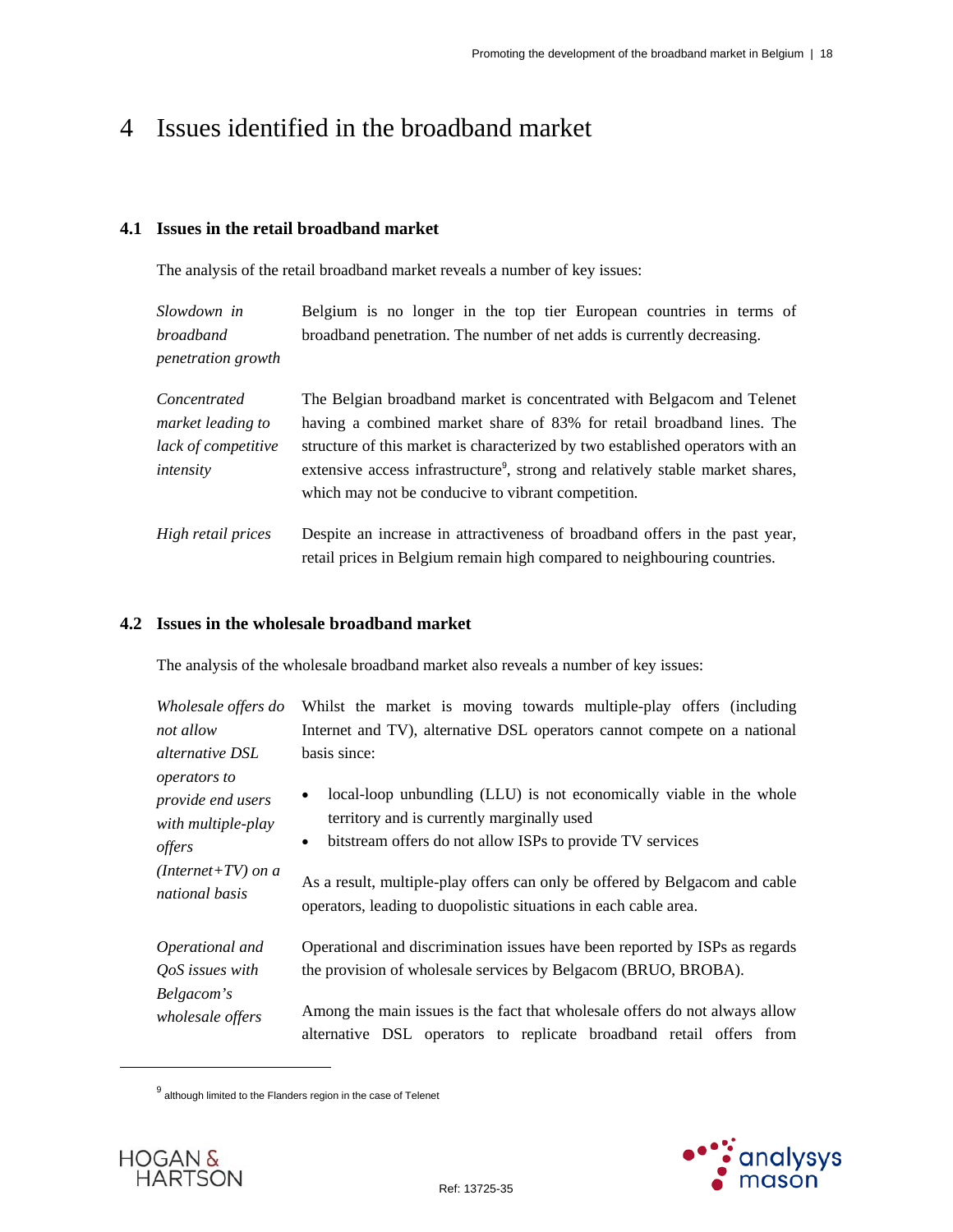Belgacom (as this has been the case with VDSL2 where Belgacom launched its retail offer before the existence of a corresponding wholesale offer).

*Bitstream offers are key to the development of alternative DSL operators*  LLU is only marginally used in Belgium with only 6% of DSL lines being unbundled (26% of DSL lines from alternative operators). In addition, as part of the roll-out of its VDSL network, Belgacom is laying out fibre up to street cabinets and has announced the closure of a number of main distribution frames (MDFs). As a consequence, wherever MDFs will

close, LLU will no longer be available at the MDF level, but at the street cabinet level (sub-loop unbundling). The economic case for sub-loop unbundling is even more difficult than that of LLU. MDF closure announcements might therefore discourage investment by alternative operators in unbundling.

In this context, it is likely that the development of LLU will remain low, hence bitstream offers will be the main wholesale offers allowing alternative DSL operators to compete in the broadband market at national level. It is therefore important to focus on the quality and the characteristics of bitstream offers (including wholesale VDSL2 bitstream offer).

*Cabinet and backhaul issues for sub-loop unbundling*  The lack of attractive backhaul offers is a barrier to the development of unbundling for alternative DSL operators. In addition, in its roll-out of VDSL, street cabinets used by Belgacom are small and might in many cases not enable other players to install their VDSL equipment (DSLAMs).

## **4.3 Other related issues**

Our assessment has also highlighted a number of related issues:

| Lack of efficiency         | There is widespread concern in Belgium about the long and complex                                                                                                                                                                                                   |  |  |  |
|----------------------------|---------------------------------------------------------------------------------------------------------------------------------------------------------------------------------------------------------------------------------------------------------------------|--|--|--|
| from regulatory            | decision process at regulatory level (BIPT and media regulators) and at                                                                                                                                                                                             |  |  |  |
| bodies and                 | competition authorities level (Conseil de la Concurrence).                                                                                                                                                                                                          |  |  |  |
| competition<br>authorities | In addition, the regulatory and legal environment is such that BIPT's<br>decisions are systematically taken to court by Belgacom or other SMP<br>operators, creating uncertainties for the market and dragging resources from<br>BIPT away from its key priorities. |  |  |  |
| Lack of forward-           | BIPT and alternative operators have raised numerous concerns about the                                                                                                                                                                                              |  |  |  |
| looking visibility         | lack of transparency from Belgacom with regard to NGA roll-out (VDSL)                                                                                                                                                                                               |  |  |  |
| with regard to             | roll-out, MDF closures), and its impact on the provision of wholesale                                                                                                                                                                                               |  |  |  |
| network roll-out           | services. In addition, alternative operators have also complained about the                                                                                                                                                                                         |  |  |  |





lack of visibility with regard to future regulation and the impact on their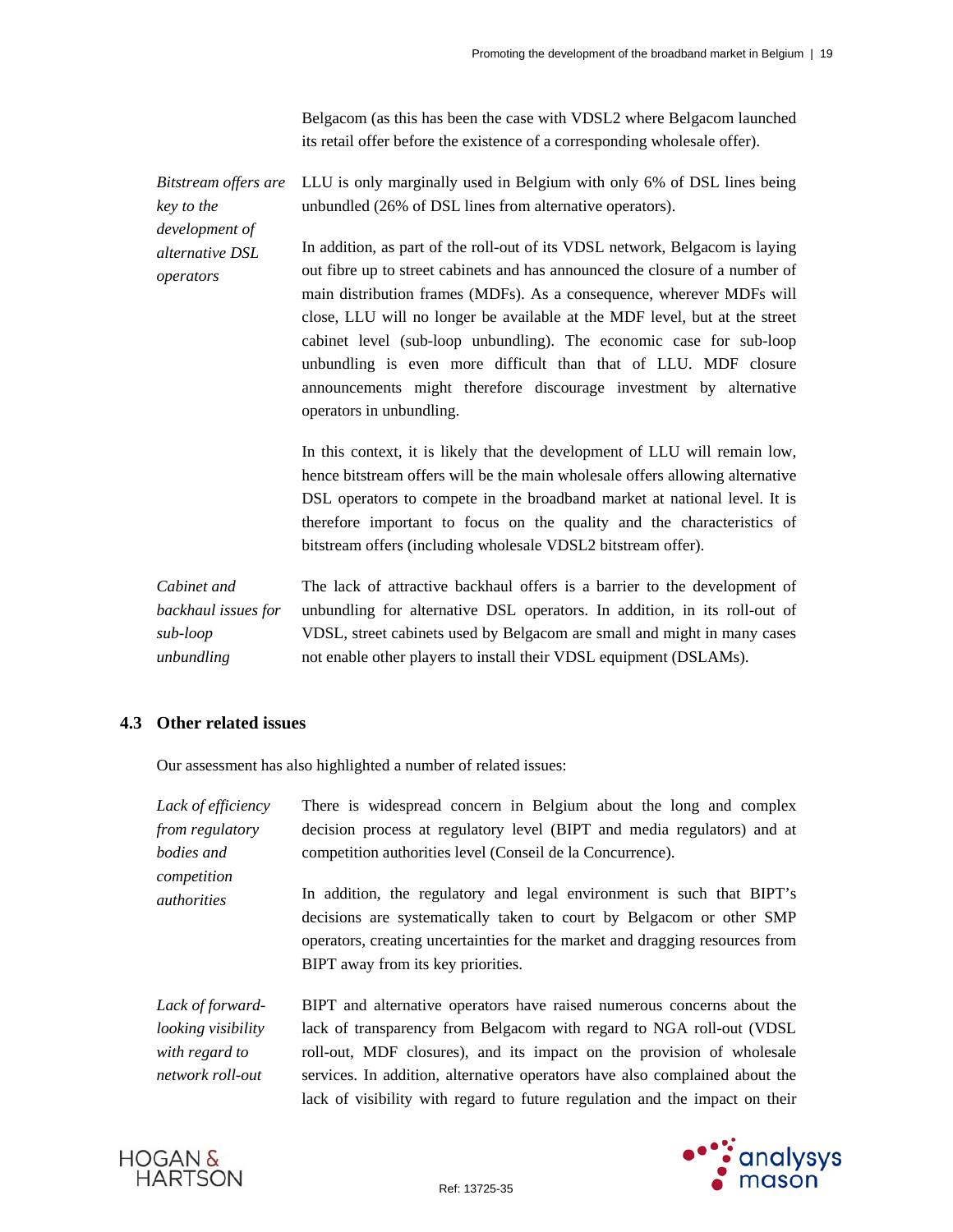*and regulation* own network infrastructure strategy.

*Lack of coordination and harmonisation with regard to rights of way and infrastructure sharing* 

Rights of way are handled by local authorities (regions, or even municipalities) in Belgium. It seems that there is a lack of coordination, leading to inefficient and lengthy processes as well as large price differences from one area to another, therefore hampering investments.

In addition, there does not seem to be a common inventorying of existing and planned network infrastructure which could facilitate infrastructure sharing between network operators.



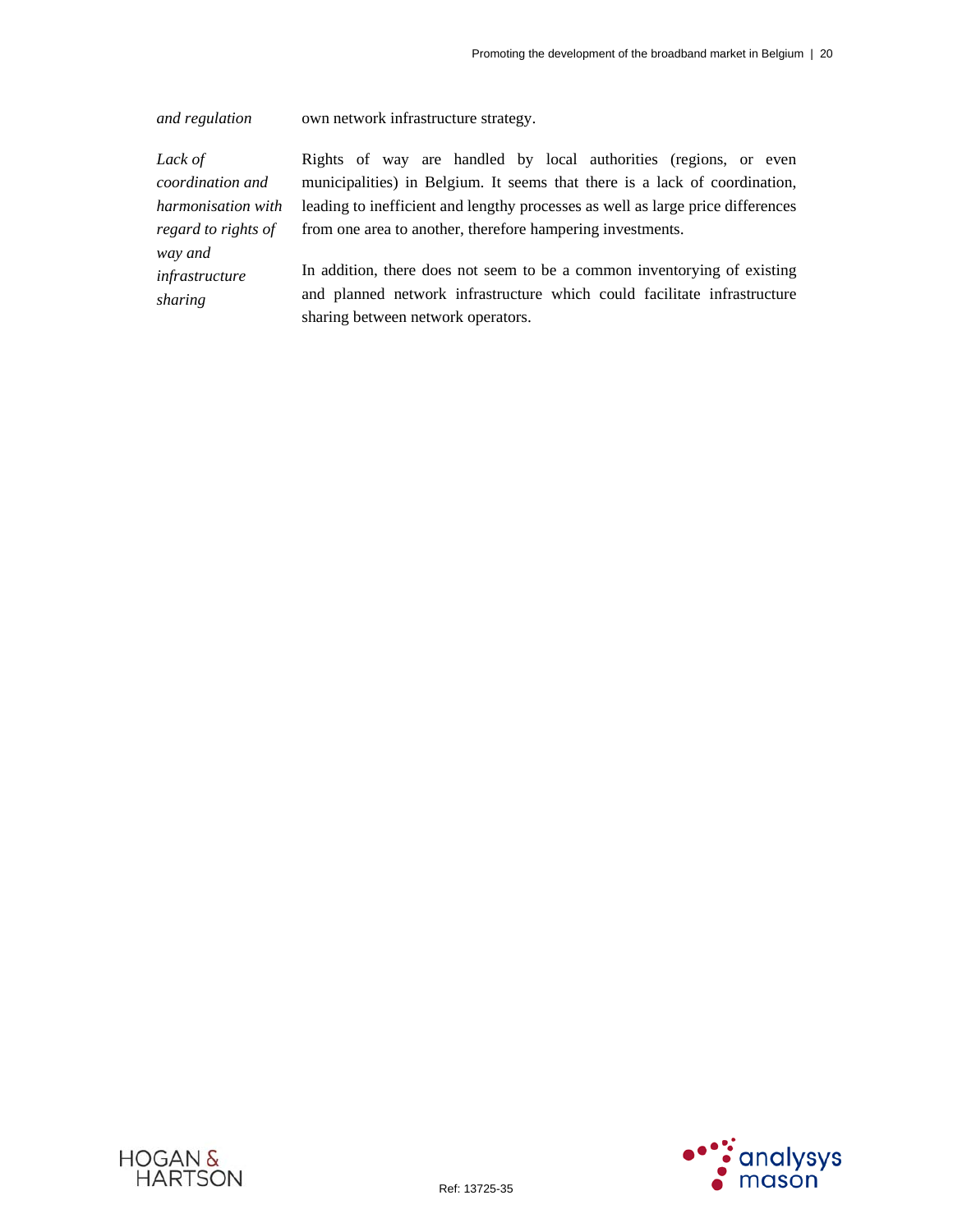# 5 Actions to promote the development of the broadband market

## **5.1 Areas of intervention**

The analysis of broadband market issues at retail, wholesale and transverse levels leads to the identification of eight key areas of intervention in order to stimulate broadband development:

|                      | <b>Key issues</b>                                                                                                                                                                                                                               | <b>Areas of intervention</b>                                                                                                                           |
|----------------------|-------------------------------------------------------------------------------------------------------------------------------------------------------------------------------------------------------------------------------------------------|--------------------------------------------------------------------------------------------------------------------------------------------------------|
| Retail<br>market     | • Slowdown in broadband penetration growth                                                                                                                                                                                                      | 1 - Stimulate demand for retail broadband<br>Internet access                                                                                           |
|                      | • Concentrated market leading to lack of competitive intensity<br>• High retail prices                                                                                                                                                          | 2 - Encourage the market entry of new players /<br>strengthen existing alternative operators in order<br>to increase competition and drive prices down |
|                      | • Wholesale offers do not allow alternative DSL operators to<br>provide end users with multiple-play offers (Internet+TV) on a<br>national basis                                                                                                | 3 - Stimulate the development of competition in<br>the market of multiple play offers                                                                  |
| Wholesale market     | • Issues with operational conditions for the provision by Belgacom<br>of its wholesale offers<br>• Operational and QoS issues with Belgacom's wholesale offers<br>• Bitstream offers are key to the development of alternative DSL<br>operators | 4 - Improve broadband wholesale offers (QoS,<br>operational conditions, timing of availability,<br>price)                                              |
|                      | • Cabinet and backhaul issues for sub-loop unbundling                                                                                                                                                                                           | 5 - Encourage the development of backhaul<br>network infrastructures and pro-competitive<br>cabinet upgrades                                           |
| Other related issues | • Long decision-making process from regulatory and control<br>bodies<br>• All decisions from BIPT are systematically taken to court by<br>Belgacom                                                                                              | 6 - Increase powers and efficiency of regulatory<br>bodies and competition authorities                                                                 |
|                      | • Lack of forward-looking visibility with regard to network roll-out<br>and regulation                                                                                                                                                          | 7 - Anticipate regulatory principles for FTTH<br>access regulation                                                                                     |
|                      | • Lack of coordination and harmonisation with regard to rights of<br>ways and infrastructure sharing                                                                                                                                            | 8 - Harmonise access and facilitate sharing of<br>passive infrastructures                                                                              |

*Figure 5.1: Analysis of key issues in the broadband market and identification of areas of intervention [Source: Analysys Mason, BIPT]* 

## **5.2 Suggested actions for each area of intervention**

For each area of intervention, we have identified and investigated several practical actions. This section presents the rationale behind the identification of these actions, but does not however detail how to implement them. At the end of this section, we provide a high-level assessment regarding the potential impact of these actions on the market and their difficulties of implementation.



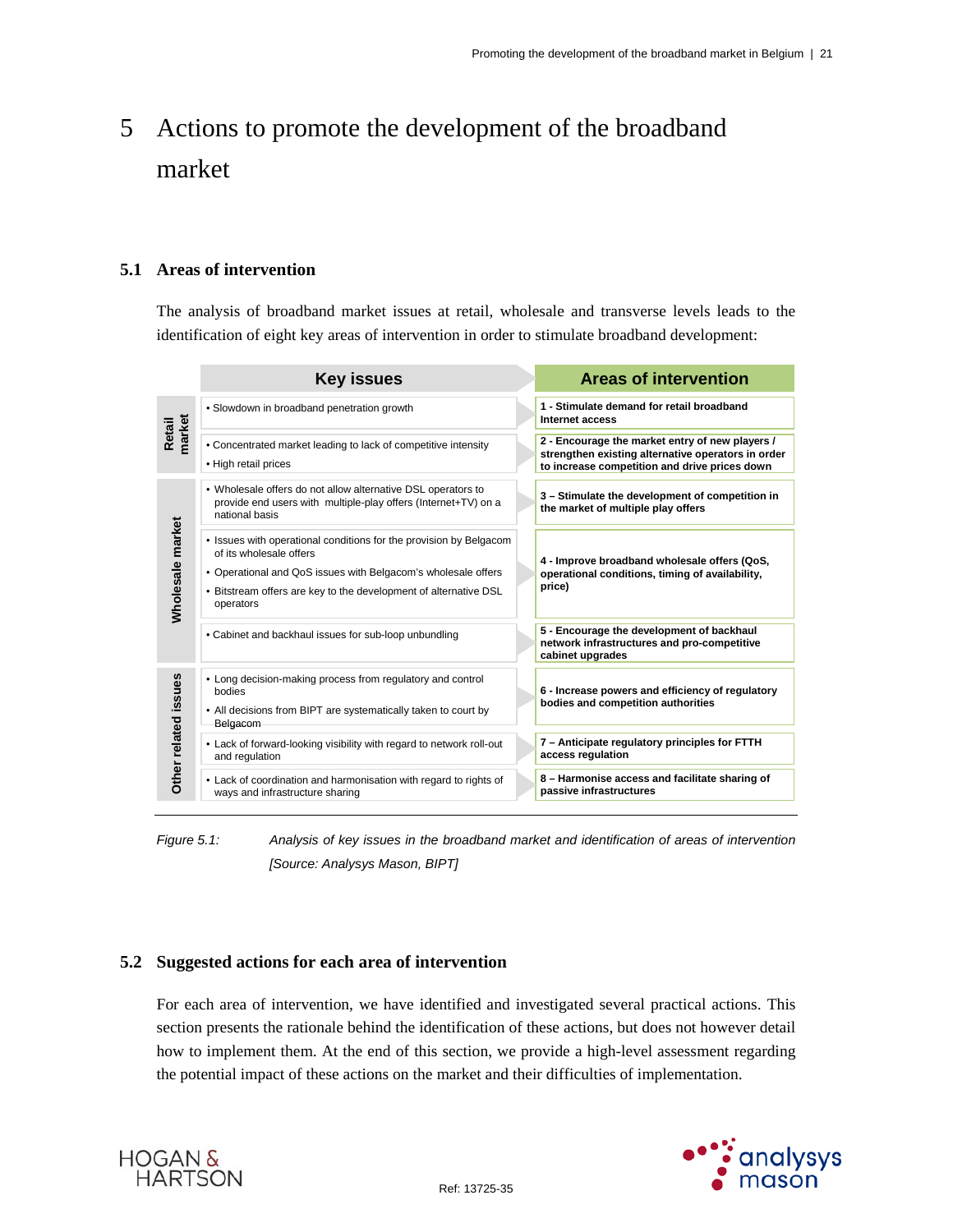As one might expect, some suggested actions presented below are not necessarily new and may even have previously been recommended by other parties (working groups, consumer associations, etc.). We have however chosen to include in our list the ones we believe (i) do address specific market issues identified and (ii) for which more can be done to ensure their successful implementation (e.g. more active promotion of existing actions, more coordination between parties involved, more rigorous application of a measure, etc.).

#### **5.2.1 Stimulate demand for retail broadband Internet access**

We suggest the following potential means of intervention:

- 1a Promote an increase in PC penetration rate
- 1b Address the lack of interest for Internet from certain categories of population.

#### *1a – Promote an increase in PC penetration rate*

The Belgian authorities should investigate ways to promote an increase in PC penetration rate. Actions could include:

- **Implementation of subsidy programs for personal computers** e.g. employer subsidies, such as the former 'PC privé' plan (which was launched but with limited success in 2003), immediate tax cuts for the purchase of a PC ('TVA zéro').
- **Taking a softer line with regard to the ban of commercial bundles**, so as to allow the bundled sale of PC and broadband connections. This action should however be appropriately designed so as not to reinforce the positions of the biggest players such as Belgacom or Telenet, whose buying power will be greater than that of other players.
- **Commission a study to assess the impact and the cost of a measure consisting of a subsidy for a PC/broadband connection for underprivileged social classes**.

These actions could lead to an increase in PC penetration, which is currently not in the high end of European benchmarks as indicated in Figure 5.2 below. Figure 5.2 also shows the correlation between broadband and PC household penetration and indicates that the increase of broadband penetration is (as one could expect) interrelated with the increase of PC penetration.



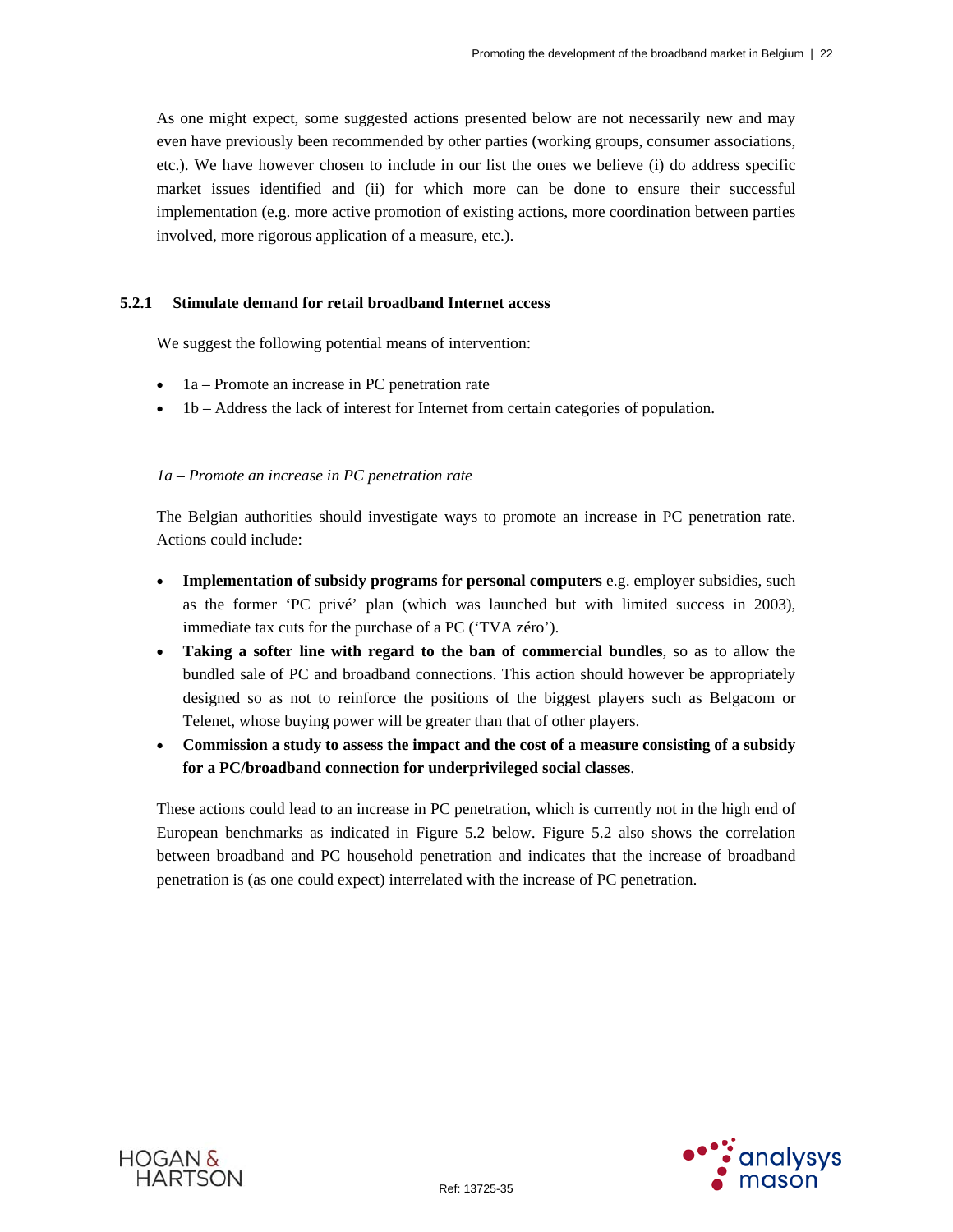

*1b – Address the lack of interest for Internet from certain categories of population* 

Belgian authorities should look into means to **encourage and communicate about the development of innovative Internet applications**. This should include a focus on the **development of e-administration services** (public services available on the Internet).

Raising the awareness and interest of the population for Internet appears to be a relevant area of intervention, as several consumer studies<sup>10</sup> have indicated that the lack of need and interest in Internet are among the main reasons why Belgian families do not have Internet.

Moreover, it should be ensured that all public government buildings are connected with broadband connections. This would require to evaluate the functioning and possible extension of the I-line program. This program currently covers the broadband connection of secondary and superior education schools, hospitals and public libraries but does not formally include primary schools. There seems to be areas of improvement for the I-line program, and we would therefore recommend the **creation of a working group to review the I-line program's achievements to date, future objectives and scope as well as its functioning.**

Among others, it should also be assessed how operators others than Telenet and Belgacom could also be involved actively in this program, so that the I-line program does not only benefit to the two most established players.

<sup>10</sup> SPF Economie ICT study in 2007, AWT study commissioned by Cabinet Van Velthoven in 2006.





 $\overline{a}$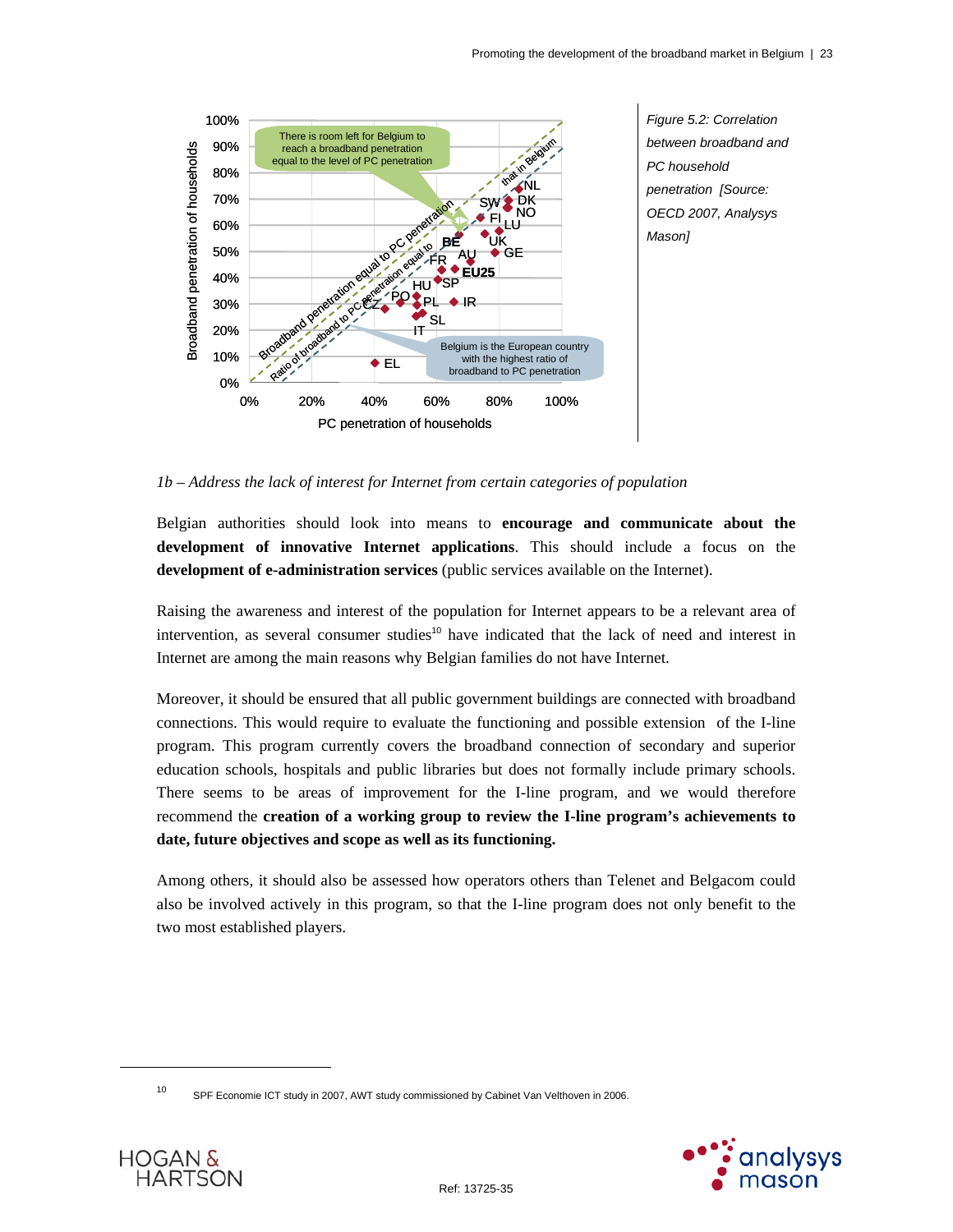## **5.2.2 Encourage market entry of new players/strengthen existing alternative operators in order to increase competition and drive prices down**

We suggest the following actions:

- 2a Encourage consolidation of cable networks in Wallonia
- 2b Educate consumers about their real needs in terms of broadband services
- $\bullet$  2c Provide free migration within operator's retail broadband portfolio, when the operator changes the characteristics (speed, download cap, etc.) of the offer the user initially subscribed to
- 2d Study and ease the migration process for end users wishing to switch broadband provider.

With regard to high retail prices, we believe that direct intervention on prices is not an appropriate solution at the moment. Means of intervention should rather focus on increasing competition, which in turn would lead to a decrease in retail prices and hence indirectly tackle this issue.

## *2a – Encourage consolidation of cable networks in Wallonia*

Cable consolidation is ongoing in Wallonia. Brutele, Tecteo and NewCo are now commercializing their products under the Voo brand. However, it seems that there are still some governance issues within the Voo entity. It should be ensured that everything, e.g. at political level, is done **to facilitate and encourage cable consolidation**, especially in view of the investments required in the short-to-medium term to:

- upgrade cable networks with a bidirectional capacity (in the geographical areas where this is not yet the case)
- upgrade cable networks to Eurodocsis3.0 standard.

This consolidation could encourage the strengthening of a strong player in Wallonia, which could foster the development of broadband market, in the same way that the consolidation of local cable networks in Flanders by Telenet led to the creation of a strong broadband provider, representing a 'counter power' to Belgacom.

## *2b – Educate consumers about their real needs in terms of broadband services*

We believe that the **development of comparative websites, freely accessible (for instance initiated by consumer associations such as Test Achat)**, should be encouraged in order to:

- help consumers identify the appropriate speed and download cap which would best suit their broadband usage
- assess which ISP retail offers address these requirements.

These actions, aimed at educating consumers with the assessment of their broadband needs, would enable broadband users not to pay for more than what they actually need.



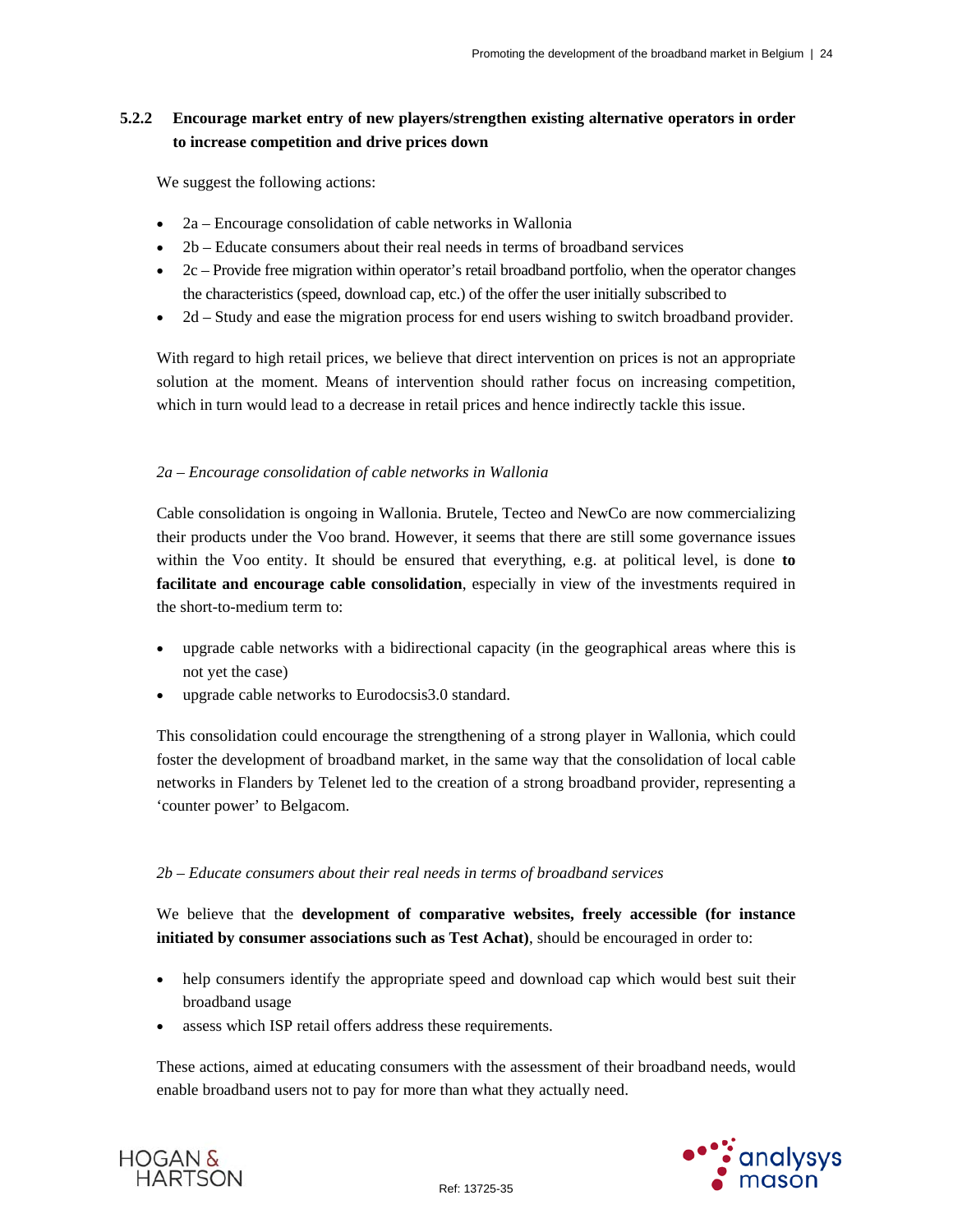In addition, this education would make it possible to lower the barrier to entry for consumers interested in broadband services but concerned about prices: they might realise that some cheaper low-end offers might suit their requirements in terms of broadband services.

In France<sup>11</sup> and in the UK<sup>12</sup>, public authorities or regulators publish papers allowing consumers to assess which broadband connection is adapted to their usage. In Belgium, the SPF Economie publishes its Internet user's guide<sup>13</sup>, which among others, provides advice about elements to be considered when choosing an Internet access provider. BIPT is also currently developing a tariff simulation tool, in order to allow consumers to gain a better understanding of main telecoms tariff offers (including broadband) to inform them about the most adequate offer to their needs. Measures could be taken so that **more communication is done around the publication of such user's guides and website comparisons/simulations** (e.g. endorsement by government bodies).

## *2c – Provide free migration within operator's retail broadband portfolio, when the operator changes the characteristics (speed, download cap, etc.) of the offer the user initially subscribed to*

The last few years have seen an increase in the attractiveness of broadband offers (for instance higher speed, higher monthly download cap offered by Belgacom and Telenet for their main offers) but at constant retail price. When a retail offer evolves, existing customers of this offer can benefit from its enhanced characteristics, but are generally not informed about alternative options they could benefit from (e.g. being "downgraded" to a cheaper offer with similar characteristics to the previous offer). When customers want to migrate to a "lower" offer, they generally have to incur a migration fee. This is a barrier to switching for the customer and can result in subscribers paying for a service whose characteristics are higher than what their usage requires.

We believe that whenever a retail offer is changing, the operator should inform its customers (for instance by sending a letter) about the offer evolution and give them the possibility to migrate freely to another offer of the portfolio.

#### *2d – Study and ease the migration process for end users wishing to switch broadband provider*

In order to see the benefit of competition, end users must be able to shop around when they want to, to switch broadband providers without undue effort, service disruption and without incurring unfair costs for service termination. This would add fluidity to the market as it would ensure that existing broadband customers are not unduly locked with their service provider.





 $\overline{a}$ 

<sup>11</sup> Guide pratique des communications électroniques – published by the Conseil de la Consommation.

<sup>12</sup> Advice for consumer: broadband speeds – published by Ofcom.

<sup>13</sup> Latest Internet user's guide was published in 2008.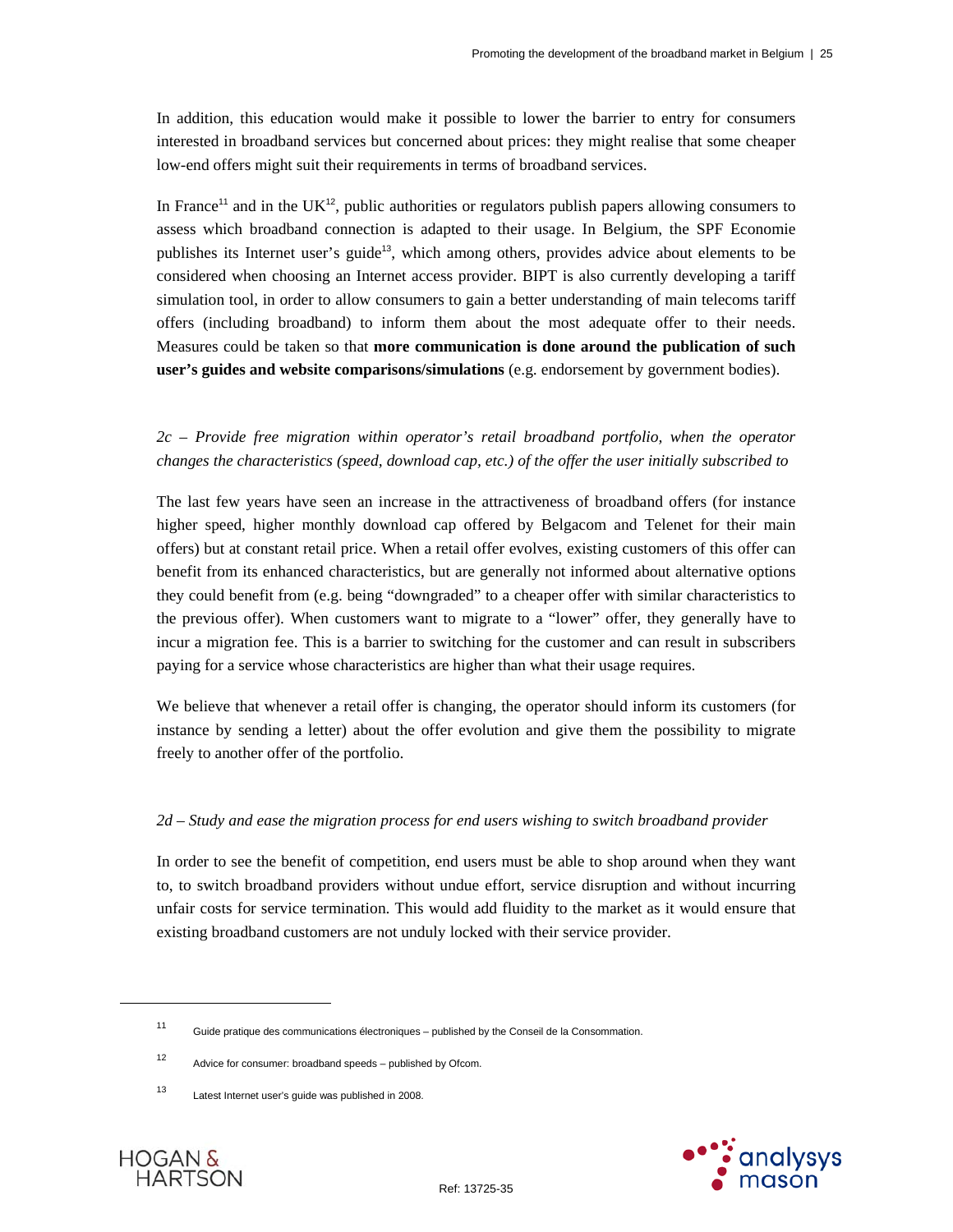In order to ensure this is the case, we would recommend that a **study/consultation is conducted to analyse if and to what extent customers complain about problems that are related to broadband migrations**.

In the UK, after having noticed a steady increase in the number of customers complaining about problems related to broadband migrations, Ofcom launched a consultation about broadband migrations and took a decision at end of 2006 to ease transfer from one operator to the next.<sup>14</sup>

#### **5.2.3 Allow the development of competition in the market of multiple-play offers**

*3a – Impose the provision of a wholesale offer, available on a national basis, allowing the broadcast of TV services* 

As explained in Section 4.2, alternative DSL operators cannot currently provide end users with multiple-play offers combining TV and broadband services on a national basis, whereas there is a strong trend of the retail market towards these multiple-play offers.

In order for alternative operators to be able to compete in the market of multiple-play offers, the regulatory bodies in Belgium – both BIPT and media regulators – should, in coordination, **ensure the existence of wholesale offers allowing alternative DSL operators to broadcast TV services on a national basis** with a reasonable return on investment. Failure to do so would prevent alternative DSL operators to be competitive in a key market segment and *de facto* limit competition to Belgacom and cable operators.

Among the technical options for this type of wholesale offer, the following options could be investigated further by BIPT and the media regulators:

- a multicast service available with Belgacom's bitstream offer
- the resell of broadcast TV services (as imposed by the Dutch Regulation Agency OPTA to cable operators in Netherlands)
- an offer allowing the sharing of TV platform.

The implementation of this type of wholesale offer would require a close coordination between BIPT and media regulators.

<sup>14</sup> See Ofcom's decision on "Broadband migrations: enabling customer choice". Ofcom imposed on broadband operators to comply with the MAC process, whereby broadband operators that are loosing a customer must provide the MAC on request, and broadband service providers who are gaining a customer must, when presented with a valid MAC, use the MAC process to ensure a seamless transfer. MAC stands for Migration Authorization Code and is a unique identifier for single broadband users.





l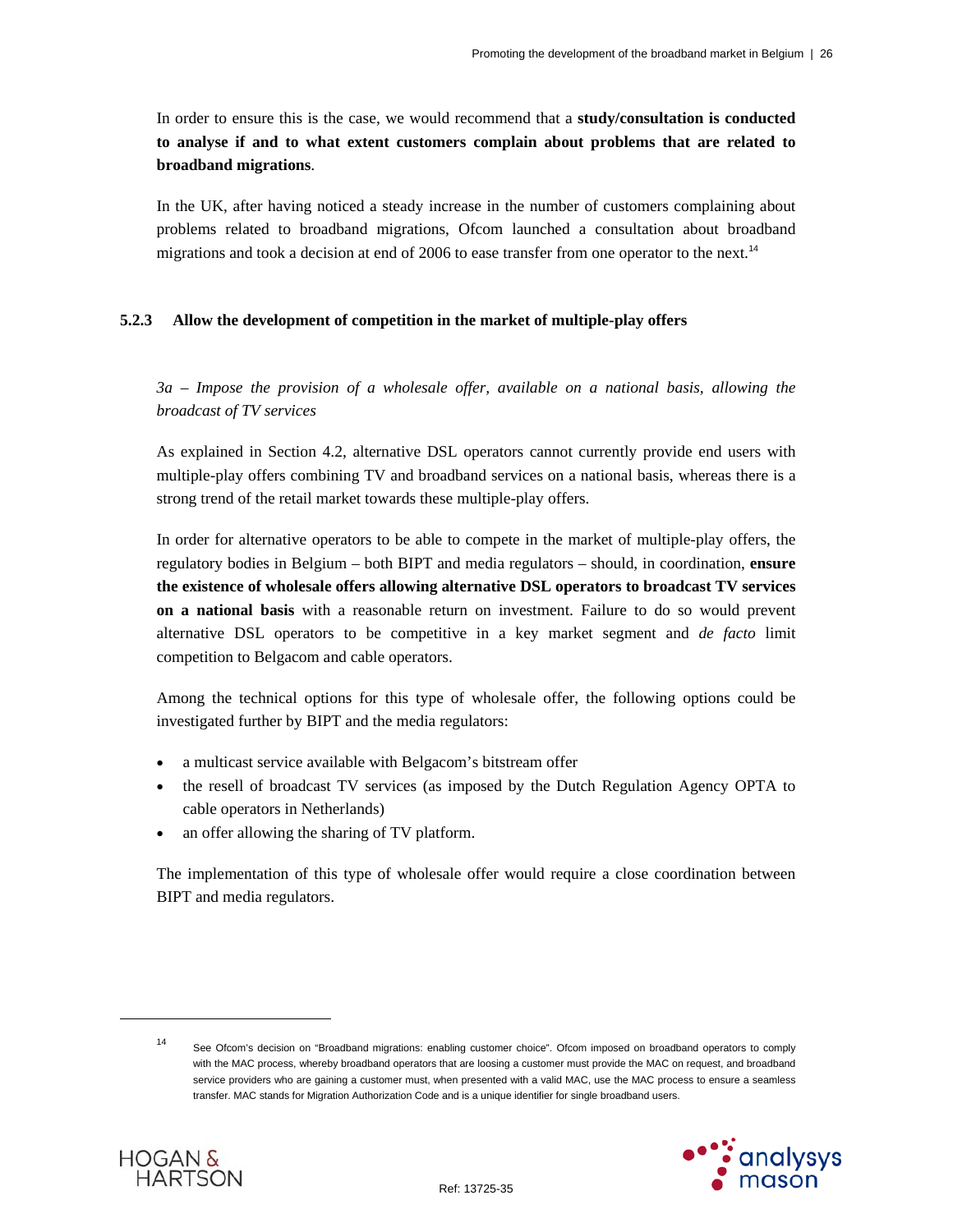## **5.2.4 Improve wholesale broadband offers (QoS, operational conditions, timing of availability, price)**

We suggest the following actions:

- 4a Impose cost orientation on all of Belgacom's wholesale broadband offers
- 4b Improve the operational conditions of bitstream offers from Belgacom
- $\bullet$  4c Audit the provision of wholesale services by Belgacom to alternative DSL operators
- 4d Tighten non-discrimination obligation imposed on Belgacom, based on the principle of equivalence of inputs.

## *4a – Impose cost orientation on all of Belgacom's wholesale broadband offers*

Belgacom's BROBA offers, allowing alternative DSL operators to provide DSL, SDSL, ADSL2 and ADSL2+ extended-reach services are subject to a cost orientation obligation.

However, the increase in broadband speeds in the market will lead alternative DSL operators to rely more and more on the wholesale VDSL2 offer to provide their retail services. In addition, as explained in Section 4.2, due to the lack of economic case for unbundling of the sub-loop on a significant geographical scale, combined with the limited roll-out of LLU and the forthcoming closing of Belgacom's biggest MDFs, bitstream offers are and will remain wholesale offers of utmost importance to promote competition in the broadband market.

In this context, BIPT should investigate the relevance of **imposing a remedy of strict cost orientation on Belgacom's wholesale VDSL2 offer**.

## *4b – Improve the operational conditions of bitstream offers from Belgacom*

Due to the ongoing importance of wholesale bitstream offers for the development of competition in the broadband market, it is important to **ensure that bitstream offers are enriched with a wide range of technical options and quality of services** for alternative DSL operators, in order for them to be innovative and to be able to differentiate their retail broadband offers from those of Belgacom.

Areas of improvement for Belgacom's wholesale bitstream offers can include:

- Additional points of collect, in particular for Belgacom's wholesale VDSL2 offer: current WBA VDSL2 offer includes only five national points of collect, and it should be investigated whether it would be useful and appropriate to add points of collect which would be 'lower' in the network.
- SLAs should be determined for the WBA VDSL2 offer, in terms of answering delay for service delivery, QoS agreements, fault solving, process for service recovery, etc.). Appropriate penalties should also be defined.



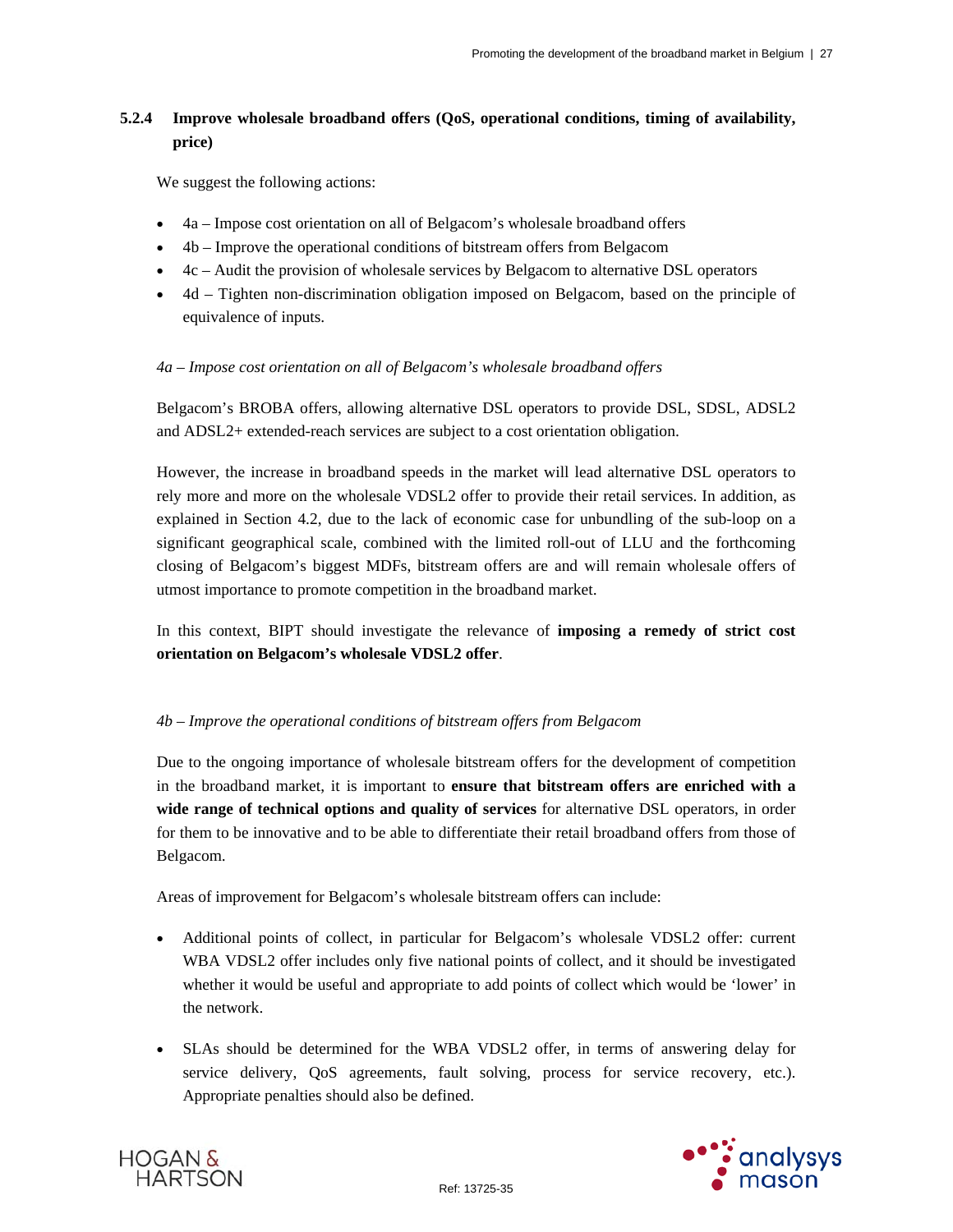Ensure that broadband speeds available with BROBA ADSL/ADSL2/ADSL2+ are available with wholesale VDSL2 offer when/where these BROBA offers are no longer available.

We note that these suggested areas of improvement are globally included in BIPT's draft decision related to WBA VDSL2 offer.

The extension and improvement of QoS criteria and the cost orientation of all bitstream services (suggested as intervention 4a) should also allow alternative DSL operators to provide television services (such as video-on-demand) to their customers.

## *4c – Audit the provision of wholesale services by Belgacom to alternative DSL operators*

In the last few years, alternative DSL operators have raised numerous concerns about the quality of the provision of wholesale services by Belgacom. In order to investigate these complaints and identify potential discriminative behaviour by Belgacom, an audit of the provision of wholesale broadband services by Belgacom should be launched by BIPT, in terms of process and systems. It is our understanding that BIPT is in the process of launching this audit. **This audit should lead to conclusions on the existence or not of Belgacom's discriminatory behaviour** and should **define a clear action plan in case such behaviour is identified**.

*4d – Tighten non-discrimination obligation imposed on Belgacom, based on the principle of equivalence of inputs* 

In addition to their complaints as regards potential discriminatory behaviour by Belgacom in the provision of wholesale broadband services, alternative DSL operators have also raised complaints about their inability to replicate some of Belgacom retail broadband offers, in the absence of corresponding wholesale broadband offers. As an example, Belgacom started launching VDSL/VDSL2 retail broadband services in 2005, but the Wholesale Broadband Access VDSL2 offer though published in 2008 has not been implemented yet.

BIPT should investigate the relevance of **imposing a tighter non discrimination obligation on Belgacom**. As part of such an obligation, the incumbent would be required to apply equivalent treatment between its own downstream business and independent third parties, enabling alternative DSL operators buying bitstream wholesale offers from Belgacom to provide the same retail offer to the end user as Belgacom.

This obligation would make it possible to:

- lower the risks of occurrence of discriminatory behaviour from Belgacom
- prevent Belgacom from launching retail offers that cannot be replicated with its wholesale offers previously approved by BIPT.

This would imply that:



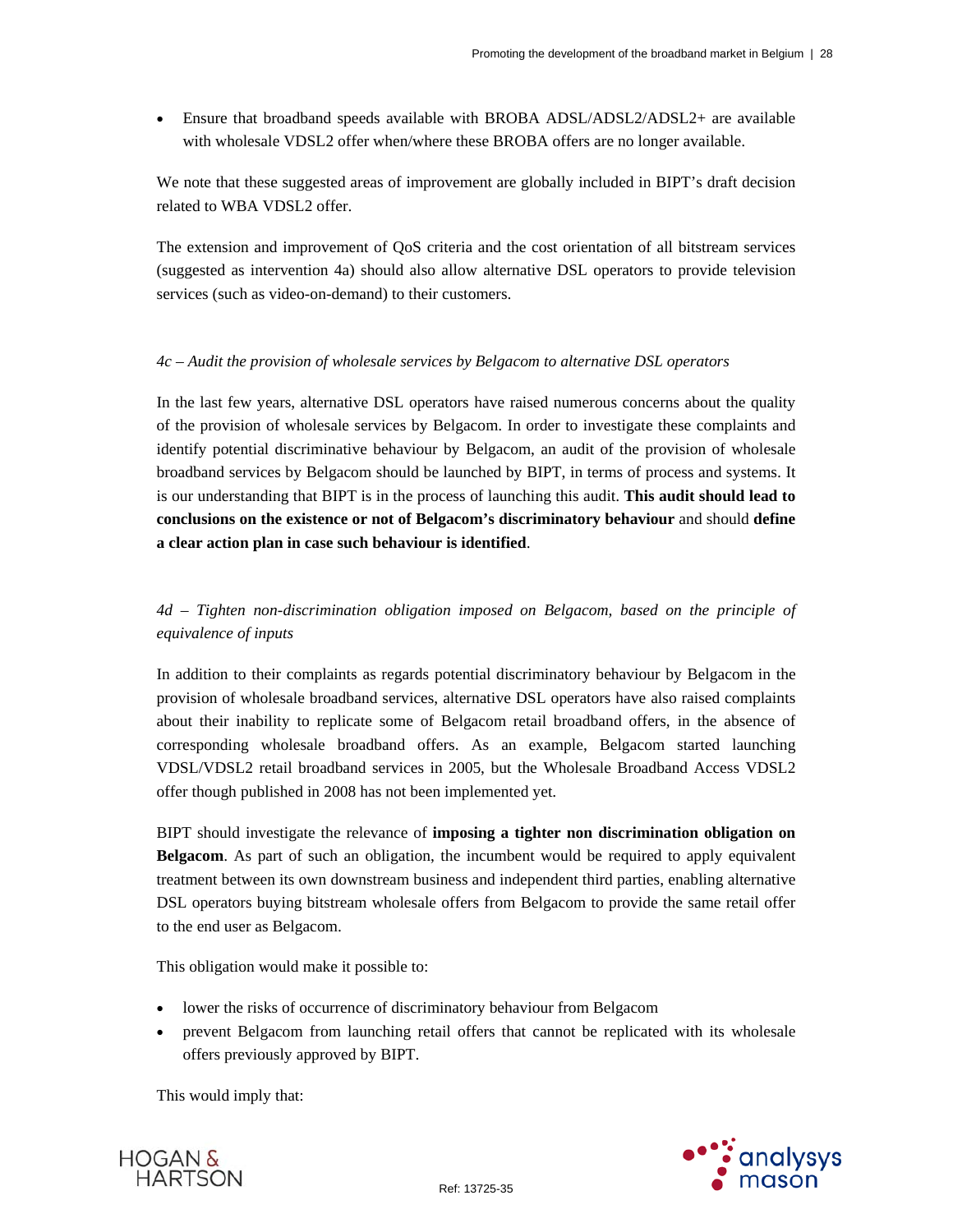- wholesale offers (which correspond to a retail offer from Belgacom) should be approved by BIPT and available before the launch of the retail offer by Belgacom
- Belgacom demonstrates that each retail offer can be replicated by alternative operators based on its wholesale inputs by submitting to BIPT a document for each retail service showing exactly which wholesale inputs are being used by Belgacom to build the relevant retail service.

## **5.2.5 Promote the development of backhaul network infrastructures and cabinet upgrades that do not discourage alternative operators from investing in LLU**

In order to strengthen the economic case for sub-loop unbundling and encourage further investment in LLU, public authorities and BIPT should ensure that appropriate backhaul offers are available to alternative DSL operators, and that any further upgrades to cabinets made by Belgacom do not foreclose investment by alternative operators. We therefore recommend the following actions:

- 5a Encourage investments from local authorities in local backhaul networks
- 5b Tighten regulation of Belgacom's wholesale backhaul offers
- 5c Ensure Belgacom's upgrades of street cabinets do not foreclose investment by other operators.

#### *5a – Encourage investments from local authorities in local backhaul networks*

Public authorities could **encourage local authorities to invest in the development of backhaul networks** in order to expand the footprint of MDF unbundling as well as unbundling of the local loop. These backhaul networks could also facilitate the further development of NGA networks by all operators.

In France, ARCEP estimates that around 40% of MDFs were unbundled thanks to the intervention and investment of local authorities in backhaul infrastructure.

Encouraging investment will have to be done with care in a context of economic downturn. Also, public intervention should focus on areas where private operators are unlikely to roll out network. In addition, government and local authorities will have to ensure they do not create new local monopolies and that network built with state subsidies and operated by private operators (for example in a public/private partnership) would be open to all operators throughout wholesale backhaul offers. Any investment scheme would have to be compatible with state-aid rules.

## *5b – Tighten regulation of Belgacom's wholesale backhaul offers*

In order to strengthen the economic case for unbundling of the sub-loop and to stimulate the development of LLU, it should be investigated whether a **tighter regulation of Belgacom's wholesale backhaul offers** should be imposed. The availability of appropriate backhaul offers



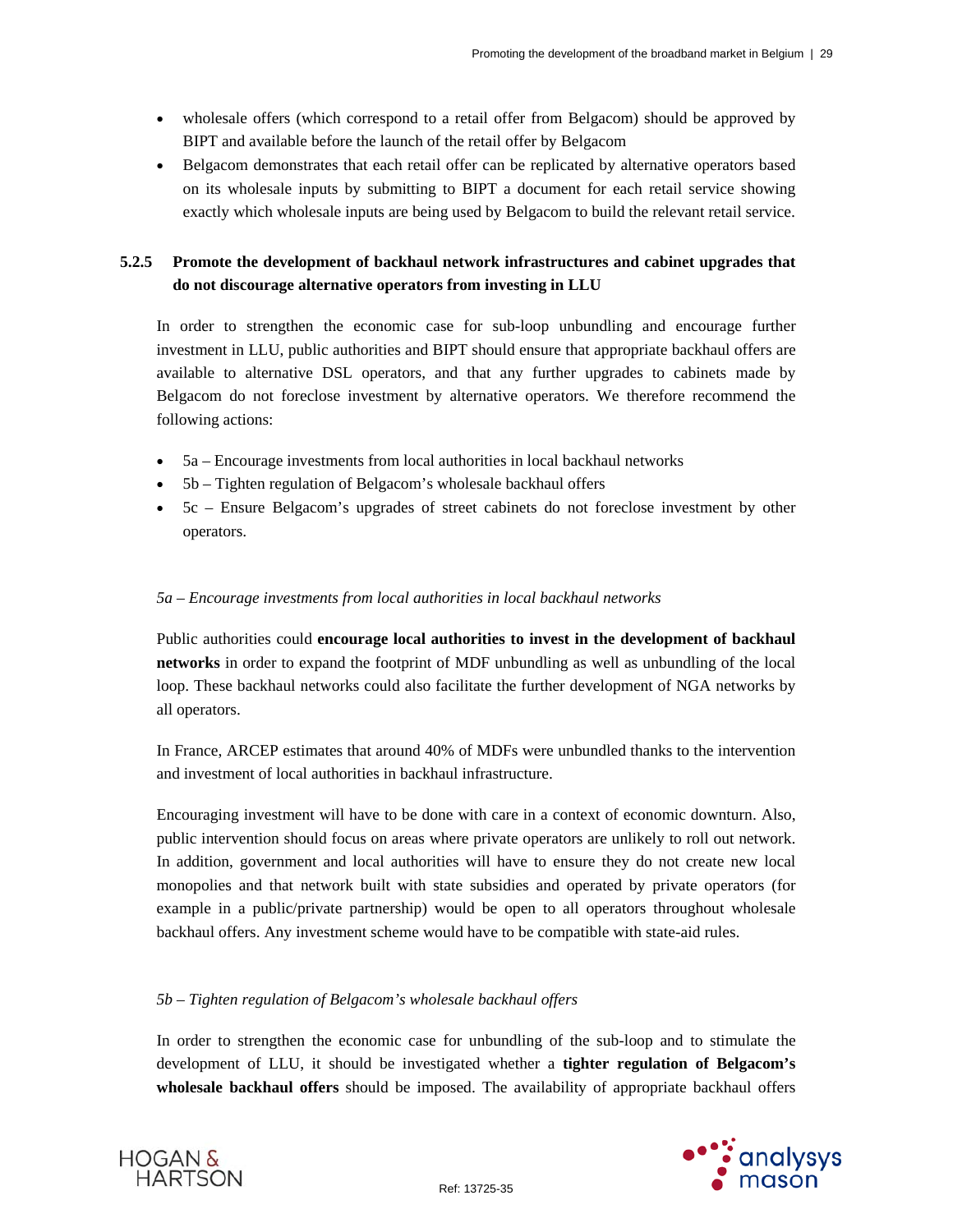(Ethernet backhaul, dark fibre, etc.) as well as duct access could encourage alternative DSL operators to invest in LLU and sub-loop unbundling since a large proportion of the cost for the alternative operator corresponds to the backhaul connection from their point of presence to the MDF/street cabinet.

BIPT's recent decision on NGA imposed on Belgacom to provide regulated duct access, Ethernet backhaul and dark fibre offer, cost oriented, for access to street cabinets, local exchange (LEX) and local distribution centre (LDC). We believe this decision should help foster the development of LLU. It is important that its application by Belgacom is closely monitored by BIPT.

## *5c – Ensure Belgacom's upgrades of street cabinets do not foreclose investment by other operators*

In its NGA decision, BIPT notices that, as part of its VDSL roll-out, Belgacom opted for the installation of small street cabinets. In this document, Study and ease the migration BIPT wonders if Belgacom, as a foreseeing operator, should have reserved enough space in the street cabinets installed as part of its VDSL roll-out, to allow installation of VDSL DSLAM for alternative operators. BIPT also wonders if Belgacom did it purposely to hamper the development of competition.

As the roll-out of VDSL is well advanced (above 60% of population is covered), Belgacom future VDSL deployment will mainly take place in less dense areas where sub-loop unbundling is likely not to be economically viable. It is therefore likely that demand from alternative DSL operators will be very low in these areas. As a result, imposing specific obligation on the size of these new street cabinets might not be necessary (if there was no demand from alternative operators). However, for street cabinets already installed, we would recommend BIPT addresses space issues with Belgacom on a case-by-case basis, depending on the demand from alternative DSL operators.

## **5.2.6 Increase powers and efficiency of regulatory bodies and competition authorities**

Belgium has been ranked last of EU25 countries on its institutional environment, as a result of "continuing legislative weaknesses" in the latest ECTA regulatory scorecard<sup>15</sup>. This highlights a concern, shared by governmental bodies, consumer associations and operators that the efficiency and powers of regulatory and control authorities in Belgium are not optimal. These concerns relate to the functioning and powers of the regulatory bodies (BIPT, media regulators, CSA, VRM and Medienrat) as well as the Competition Council.

The lack of efficiency is characterized by:

<sup>15</sup> ECTA's regulatory scorecard is available at the following URL: http://www.ectaportal.com/en/basic651.html



 $\overline{a}$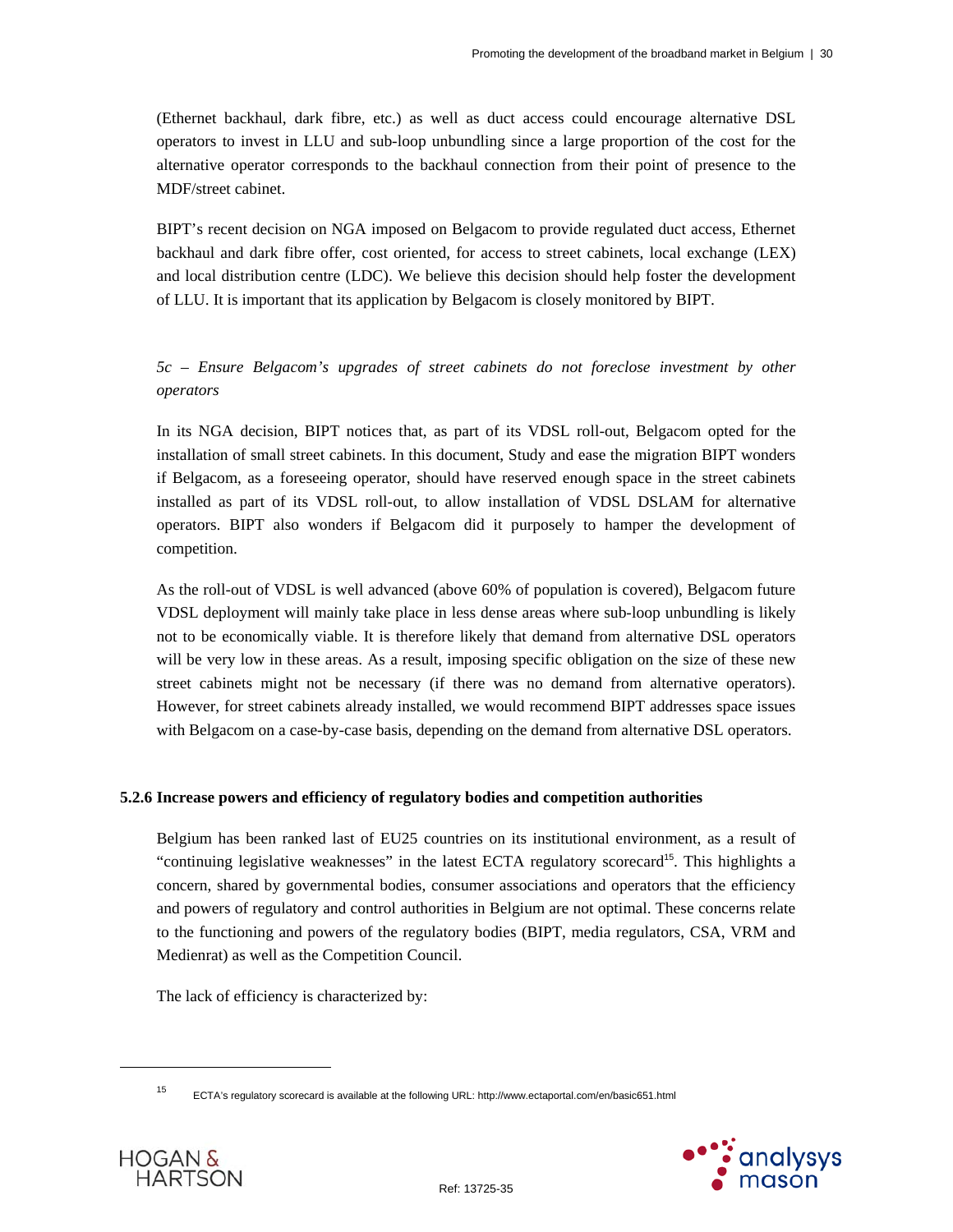- Long decision-making process. As an example, 26 months elapsed in Belgium between the national consultation for Markets 11 and 12 and the final decision from BIPT, whereas the average duration with other national regulatory authorities is closer to 12–18 months. This timing is mainly due the complexity of regulatory cooperation and coordination between BIPT and the regional media regulators. Also, decisions from the Competition Council related to telecoms cases can take up to several years.
- Systematic appeal against BIPT's decisions, which, as ECTA reports, remains a "significant source of legal uncertainty in Belgium where numerous challenges combine with lengthy court processes to delay the outcome".

In this context, public authorities should look into ways of making the regulatory decision process smoother, as well as increasing the collaboration between the different regulatory bodies. Therefore, we suggest the following means of intervention:

- 6a Increase BIPT's powers
- 6b Shorten intervention and decision-making time of the Competition Council (Conseil de la Concurrence)
- 6c Strengthen the collaboration between BIPT and media regulatory bodies.

#### *6a – Increase BIPT's powers*

We would recommend **strengthening BIPT's economic and technical teams** (i.e. additional resources) in order to efficiently cope with its regulatory workload: setting-up of regulatory measures and decisions, approval process for regulated services, checking the proper application of measures (i.e. cost orientation, non discrimination). More resources will help BIPT be more reactive to requests, conduct more qualitative and quantitative analysis and define long-term strategic regulatory plans.

It should be investigated how **BIPT's sanction powers and injunction powers could be increased**. With more power and the ability to impose quickly stringent penalties, the incentive of SMP players to follow BIPT's decision would be stronger, and SMP players could be less prone to adopt anti-competitive behaviours.

## *6b – Shorten the intervention and decision-making time of the Competition Council (Conseil de la concurrence)*

In the last few years, there have been several examples of cases investigated by the Competition Council about which the Council's decision-making process was particularly lengthy (typically Belgacom's take-over of Scarlet). Such a long decision process damages the confidence of market players in the Competition Council's ability to intervene in a timely manner. As a consequence, there is a risk that less actions are referred to the Competition Council, which could be detrimental to the market.



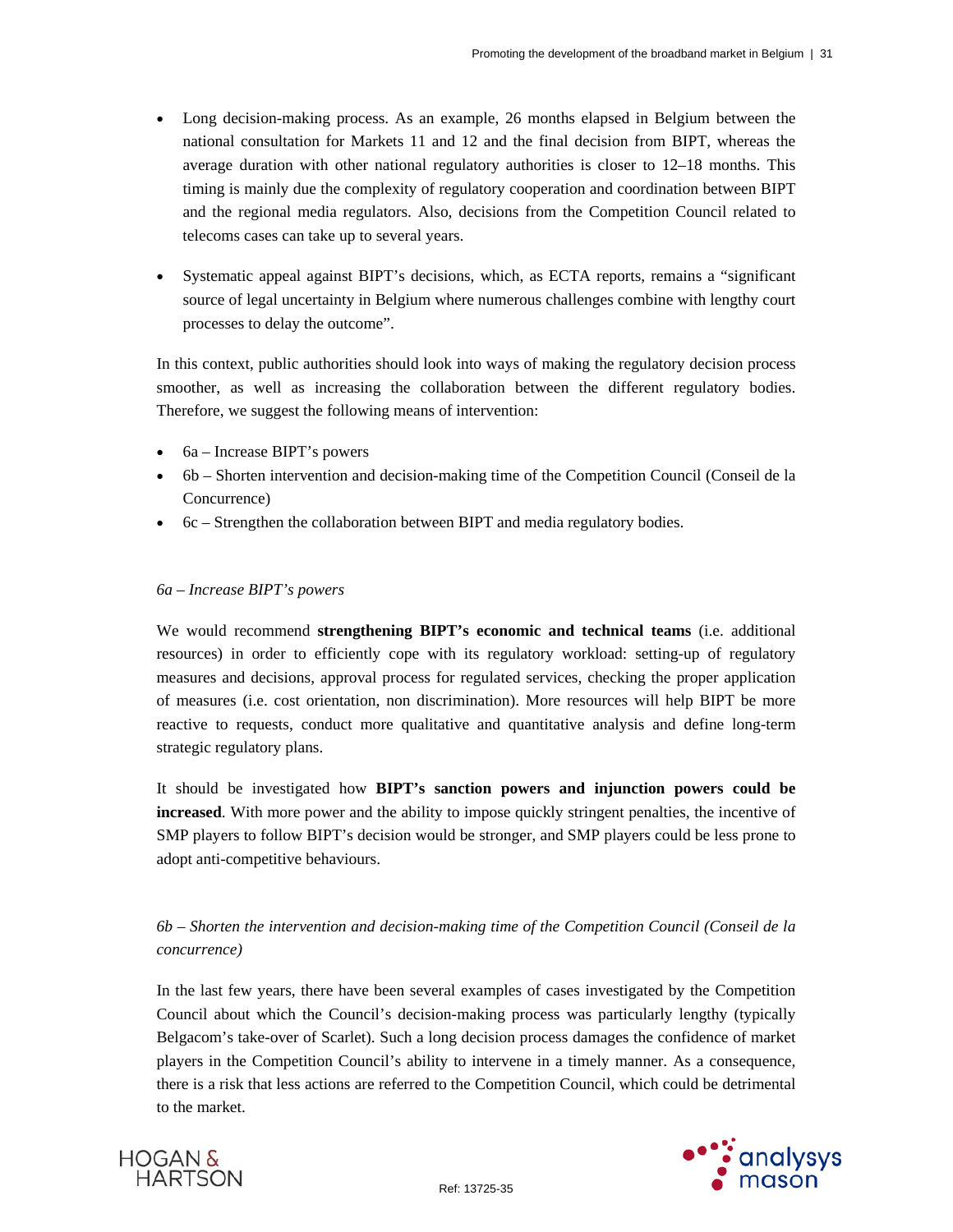Moreover, in light of the current shift of market regulation from ex ante towards ex post regulation, the role of the Competition Council is instrumental to ensure that appropriate ex post regulation is effective, allowing fair competition to develop. This role is all the more important as the current market evolves towards the bundling of different services (Internet, television, fixed telephony, mobile telephony) and therefore requires thorough ex post regulation (i.e. to investigate potential cross-subsidies, margin squeeze, etc.).

An appropriate and efficient ex post regulation can happen only if the Competition Council can take decisions in a reactive way. Government should **investigate how to increase the efficiency of the Competition Council and whether it would be reasonable and justified to impose a maximum duration for the investigation of certain cases by the Competition Council**.

#### *6c – Strengthen the collaboration between BIPT and media regulatory bodies*

The ongoing move of the residential market towards the provision of multiple-play offers including broadband and television services is an illustration of the increasing convergence of the media and telecoms worlds. In this context, there is a growing need for collaboration and consistency between telecoms and media regulators. We would recommend to **conduct a review of the prerogatives and interactions between telecoms and media regulators** in order to increase the efficiency of the overall regulatory process.

## **5.2.7 Anticipate regulatory principles for FTTH access regulation**

In recent years, alternative operators have complained about Belgacom's lack of transparency with regard to its network upgrades and how this might affect the provision of wholesale services. The announcements of Belgacom's VDSL network roll-out and LEX closures appeared as a "faitaccompli" for BIPT and alternative DSL operators. This led to subsequent delays in the implementation of appropriate regulatory measures associated with these network roll-outs.

In light of these past experiences and their detrimental impact on the market, it is important to ensure that better transparency and visibility are provided to the market with regard to future FTTH roll-out. This is the aim of the following suggested actions:

- 7a Require transparency from broadband network operators as regards their FTTH roll-out plans
- $\bullet$  7b Provide visibility with regard to key principles of FTTH regulation

*7a – Require transparency from broadband network operators as regards their FTTH roll-out plans* 

We would recommend that BIPT **requests that every broadband operator in Belgium gives at least three months' notice prior to any FTTH roll-out plan**, describing the main network



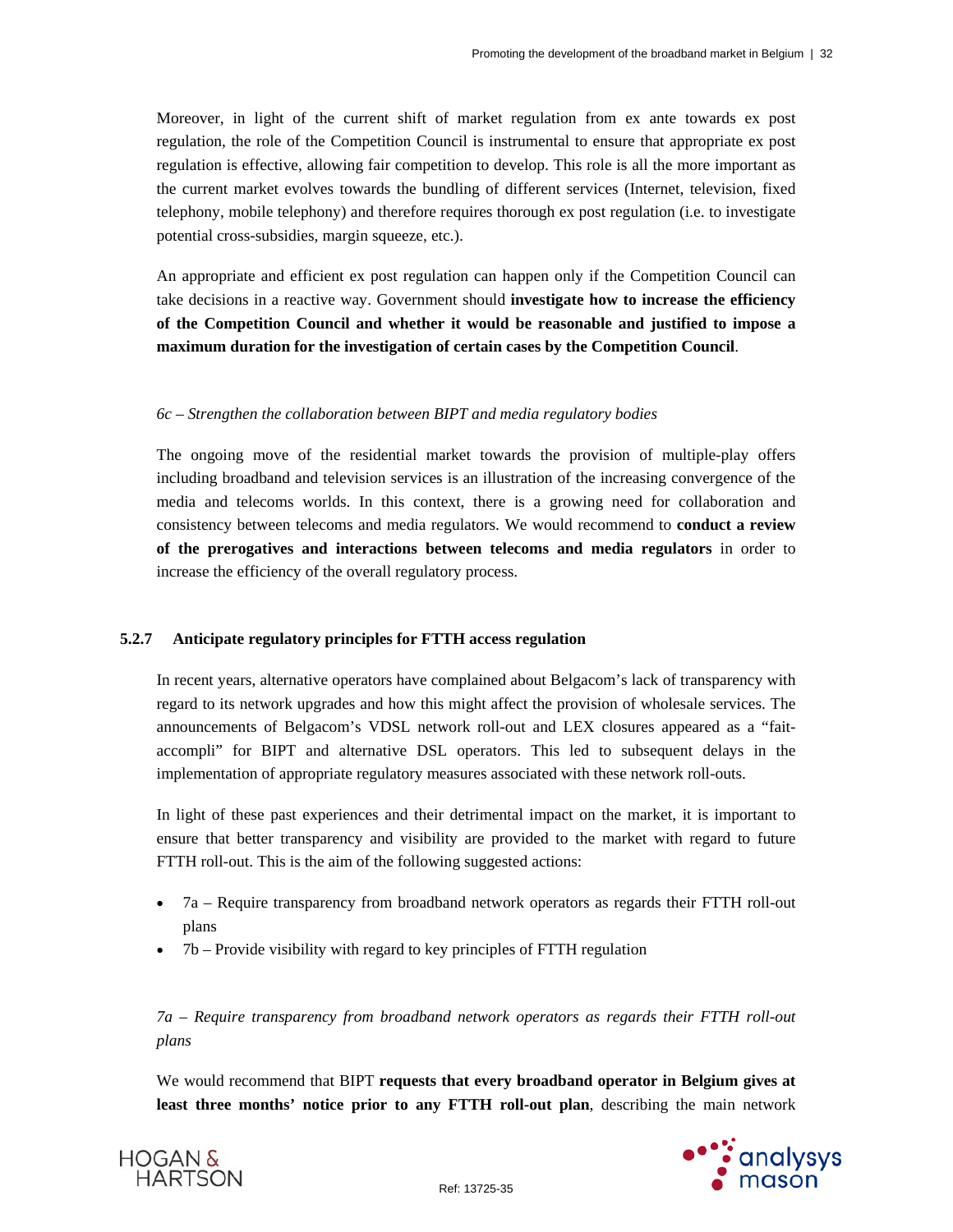architecture choices, as well as potential impact on the evolution of existing and future wholesale broadband offers provided to other operators.

#### *7b – Provide visibility with regard to key principles of FTTH regulation*

In order to provide visibility to the market, **the key principles of future FTTH regulation** should be clarified. These principles should ensure that:

- FTTH investment is encouraged and protected
- FTTH roll-out does not lead to the re-creation of an access monopoly, whereby end users connected with fibre would not be able to choose another provider of electronic communication services.

We would recommend BIPT to provide first regulatory principles as part of its ongoing review of Markets 4 and 5, in particular as regards potential access regulation. These principles could include guidelines for locating and sharing the concentration points, imposing a minimum number of households served from a passive splitters' location, ensuring that sufficient spare space is available for optical distribution frame (ODF) and splitters from several operators, etc.

#### **5.2.8 Harmonise access and sharing of passive infrastructures**

As highlighted by the Comité Consultatif des Télécommunications and by the ECTA, there is a need for harmonisation of access and sharing of passive infrastructures to encourage investments in network roll-out. Harmonisation is particularly important to stimulate future potential NGA rollout, as well as to facilitate infrastructure roll-out in less dense areas.

We suggest the following actions:

- $\bullet$  8a Harmonise rights of way in the public domain
- $\bullet$  8b Facilitate infrastructure sharing

#### *8a – Harmonise rights of way in the public domain*

There is an identified need for common procedures governing rights of way for telecommunications. According to the ECTA, Belgium is reported to be particularly inefficient in terms of rights of way harmonisation, as different procedures exist from region to region and municipality to municipality. Several cities have defined rules by sector codes (telecoms, water, gas, etc.) for the use of the public domain. Many of the procedures are similar, but not identical, which is considered to hamper investments.

In this context, we would recommend the **launch of a consultation process aiming at harmonising and simplifying processes and price ranges for rights of way**.



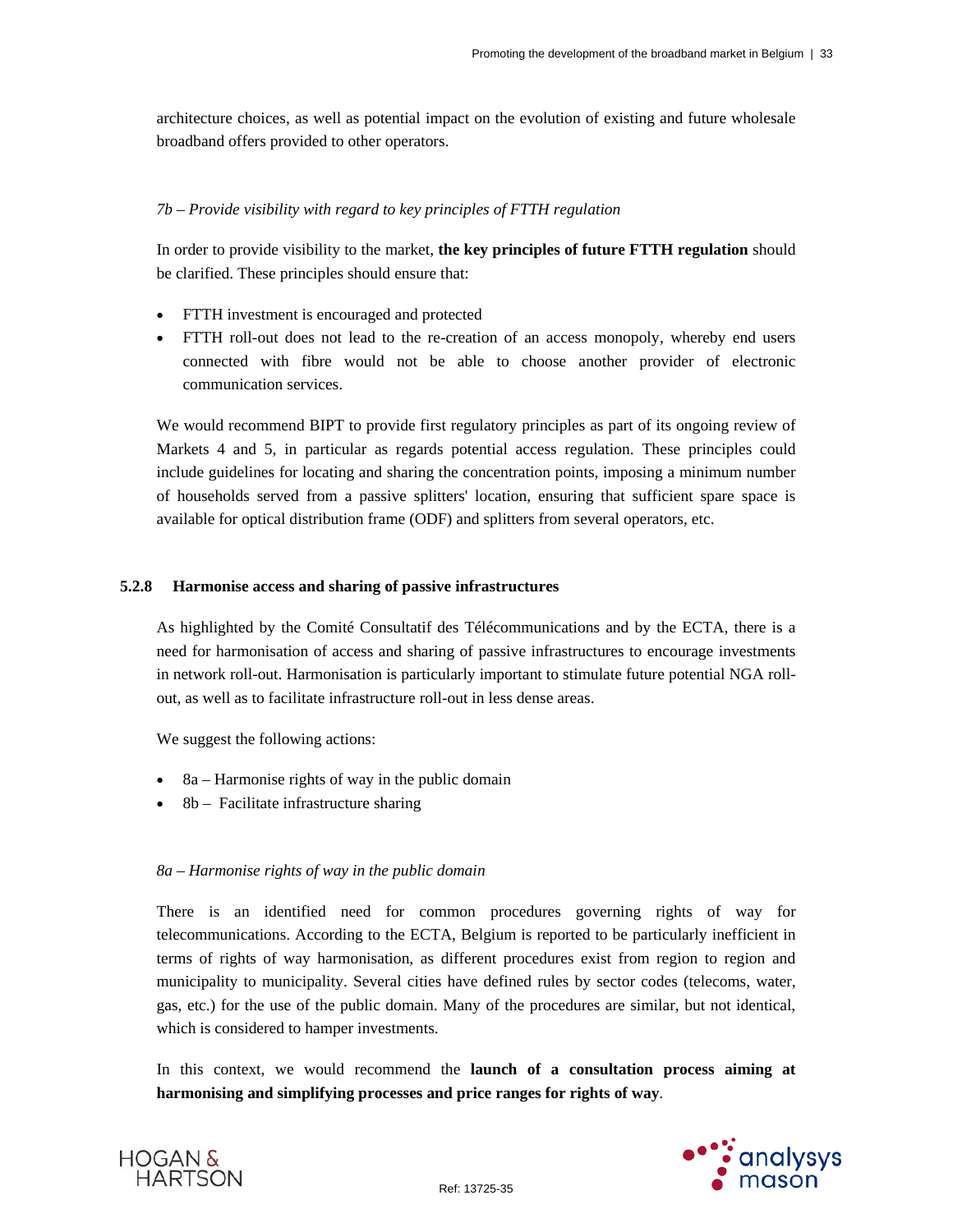Belgium could for instance look at best European practices in terms of rights of way framework among which is the UK: operators must follow a common procedure to apply for rights of way, defined in the Communications Act, and Ofcom is the single point of contact. There are also common procedures in place allowing the efficient resolution of disputes regarding rights of way.

#### *8b – Facilitate infrastructure sharing*

A range of potential actions could be envisaged to **facilitate infrastructure sharing**, and in particular telecoms ducting. These actions need to be supported by the government as well as local authorities. With regard to duct sharing, the government should facilitate the imposition of specific rules to public utilities. Among the potential actions to facilitate infrastructure sharing, we would recommend the following:

- **inventory and publication of available passive infrastructure (e.g. ducts**
- **monitoring of ongoing and future infrastructure projects**
- **systematic installation of ducts when civil works are undertaken in the public domain**
- **systematic installation of in-building ducts during the construction of new buildings**
- **standardization of engineering rules for infrastructure sharing**.

## **5.3 Analysis of the relative impact and implementation difficulty of our suggested actions**

We summarise below the list of potential actions that could help promote the development of the broadband market:

- 1a Promote an increase in PC penetration rate
- 1b Address the lack of interest for Internet from certain categories of population
- 2a Encourage consolidation of cable networks in Wallonia
- 2b Educate consumers about their real needs in terms of broadband services
- 2c Provide free migration within operator's retail broadband portfolio, when the operator changes the characteristics (speed, download cap, etc.) of the offer the user initially subscribed to
- 2d Study and ease the migration process for end users wishing to switch broadband provider
- $\bullet$  3a Impose the provision of a wholesale offer, available on a national basis, allowing the broadcast of TV services
- 4a Impose cost orientation on all of Belgacom's wholesale broadband offers
- 4b –Improve the operational conditions of bitstream offers from Belgacom
- 4c Audit the provision of wholesale services by Belgacom to alternative DSL operators
- 4d Tighten non-discrimination obligation imposed on Belgacom, based on the principle of equivalence of inputs
- 5a Encourage investments from local authorities in local backhaul networks
- 5b Tighten regulation of Belgacom's wholesale backhaul offers
- 5c Ensure Belgacom's upgrades of street cabinets do not foreclose investment by other operators



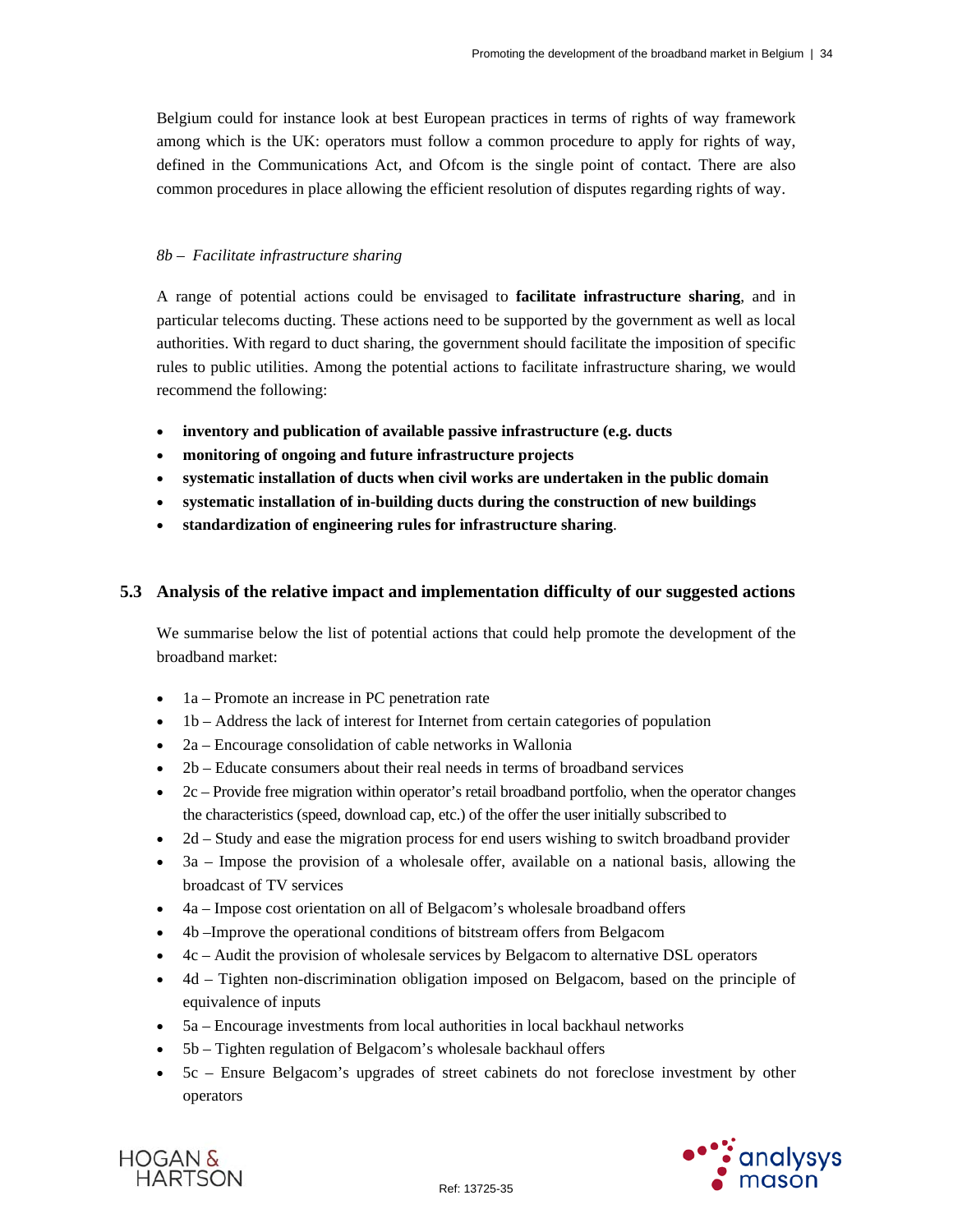- 6a Increase BIPT's powers
- 6b Shorten the intervention and decision-making time of the Competition Council (Conseil de la concurrence)
- 6c Strengthen the collaboration between BIPT and media regulatory bodies
- 7a Require transparency from broadband network operators as regards their FTTH roll-out plans
- 7b Provide visibility with regard to key principles of FTTH regulation
- 8a Harmonise rights of way in the public domain
- 8b Facilitate infrastructure sharing.

These actions can be categorised based on their likely impact on the development of the broadband market, as well as their difficulty of implementation, in terms of cost, timescale, legal complexity, political implication. We provide below a high-level classification of the suggested actions in terms of impact and difficulty of implementation. We have also split these actions according to whether they are under BIPT's control or beyond BIPT's control.



The classification provided, although obviously subject to debate, is aimed at defining priorities of intervention. It makes it possible to identify several groups of actions:

- actions with high impact and low difficulty of implementation: quick wins with highest priority
- actions with low impact but low difficulty of implementation: quick wins with lower priority



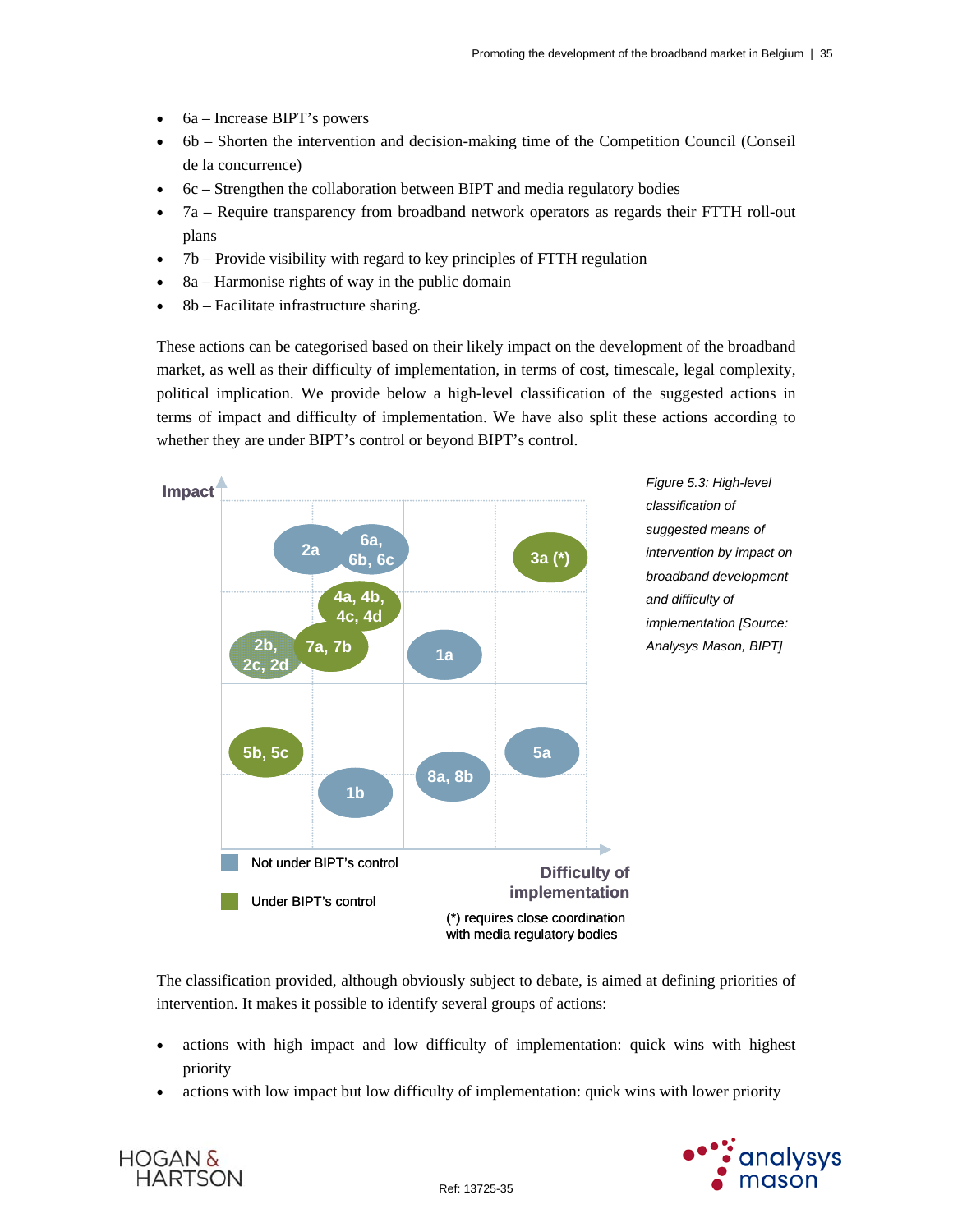- actions with high impact but difficult to implement: long-term actions with high priority
- actions with low impact and difficult to implement: actions with lowest priority.

*Quick wins with highest priority: actions 2a, 4a, 4b, 4c, 4d, 6a, 6b, 6c, 7a, 7b* 

 We believe that all actions aiming at increasing the powers and efficiency of the regulatory bodies and competition authorities could have a significant impact on the development of a fair competition, by smoothing the decision process and allowing regulation to play its role in a timely fashion. Implementing these changes will mainly depend on the political will to do so.

- We also believe that tighter regulation of wholesale offers from an operational, technical and pricing point of view should define a new level playing field for alternative DSL operators and increase competition at a national level. The ongoing market review of Markets 4 (unbundling) and 5 (bitstream), as well as the forthcoming audit of Belgacom's wholesale offers will be key to the improvement of wholesale broadband conditions.
- The consolidation of cable networks in Wallonia could lead to the strengthening of a real operator representing a counter power to Belgacom, based on infrastructure. It is mainly a matter of political will to encourage this consolidation.
- Furthermore, actions aimed at providing more visibility to the market as regards future major upgrades of Belgacom's network and associated regulatory guidelines. Again, the review of Markets 4 and 5 is a good opportunity for BIPT to intervene on these actions.

*Quick wins with lower priority: 1b, 2b, 2c, 2d,5b,5c*  Actions aiming at informing customers about their needs in terms of broadband services and about easing the migration process to offers from their current provider or to offers from other providers are not complex to implement. Although they are useful, these actions are likely to take time to have an impact on the market.

- Actions related to the reinforcement of backhaul regulation and the regulation of street cabinets consist mainly in making sure that BIPT's decisions on NGA are respected by Belgacom.
- Actions aiming at addressing the lack of interest for Internet also go in the right direction but might not have a significant impact on the take-up of broadband in the coming years.
- *Long-term actions with high*  Actions to increase PC penetration rate should drive broadband penetration up, although it is likely that the impact will take some time